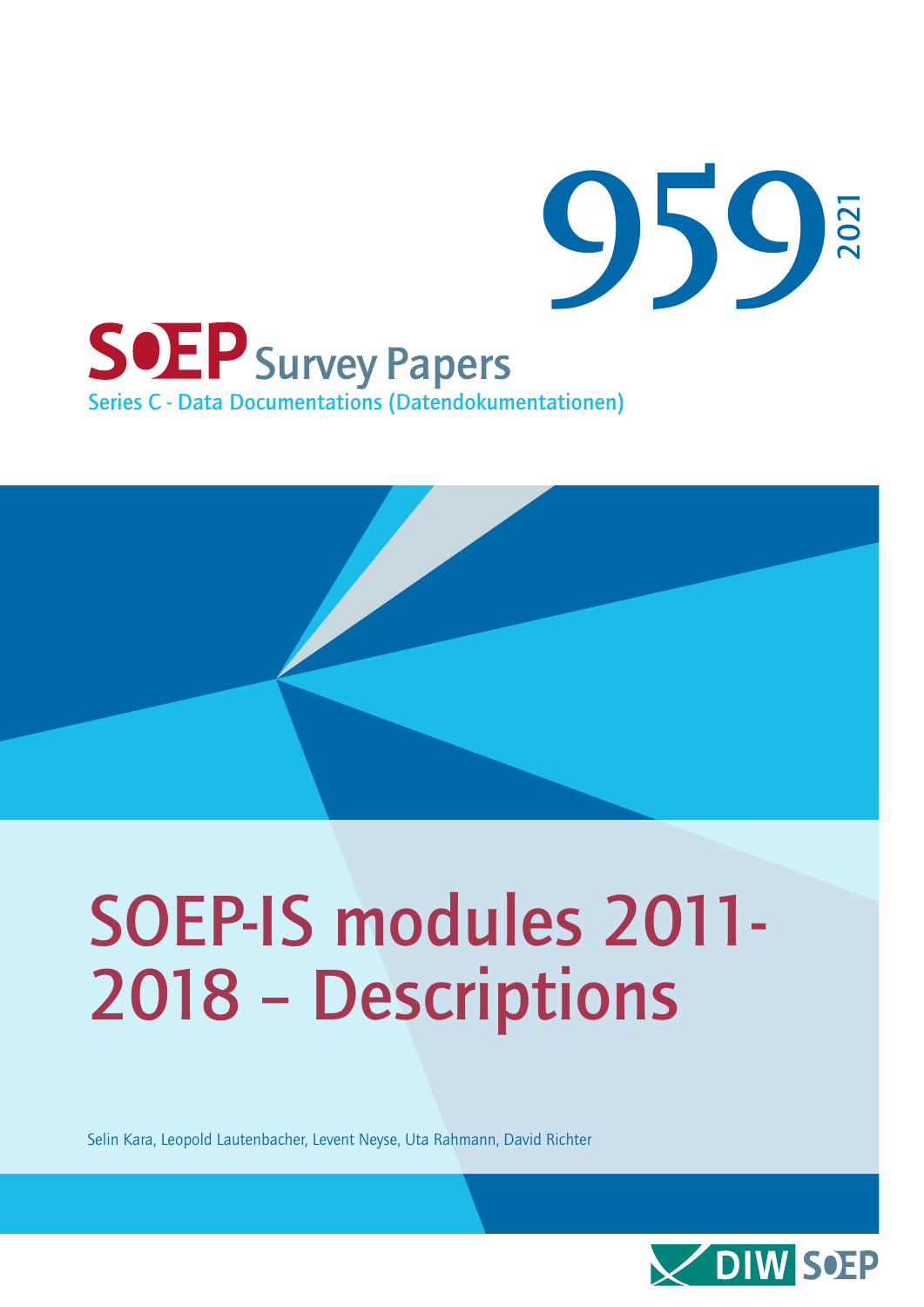Running since 1984, the German Socio-Economic Panel (SOEP) is a wide-ranging representative longitudinal study of private households, located at the German Institute for Economic Research, DIW Berlin.

The aim of the SOEP Survey Papers Series is to thoroughly document the survey's data collection and data processing.

The SOEP Survey Papers is comprised of the following series:

- **Series A** Survey Instruments (Erhebungsinstrumente)
- **Series B** Survey Reports (Methodenberichte)
- **Series C** Data Documentation (Datendokumentationen)
- **Series D** Variable Descriptions and Coding
- **Series E** SOEPmonitors
- **Series F** SOEP Newsletters
- **Series G** General Issues and Teaching Materials

The SOEP Survey Papers are available at **http://www.diw.de/soepsurveypapers**

#### **Editors:**

Dr. Jan Goebel, DIW Berlin Prof. Dr. Stefan Liebig, DIW Berlin and Freie Unviersität Berlin Dr. David Richter, DIW Berlin and Freie Universität Berlin Prof. Dr. Carsten Schröder, DIW Berlin and Freie Universität Berlin Prof. Dr. Jürgen Schupp, DIW Berlin and Freie Universität Berlin Dr. Sabine Zinn, DIW Berlin and Humboldt Universität zu Berlin

Please cite this paper as follows:

Selin Kara, Leopold Lautenbacher, Levent Neyse, Uta Rahmann, David Richter. 2021 SOEP-IS modules 2011- 2018 – Descriptions. SOEP Survey Papers 959: Series C. Berlin: DIW/SOEP.



This work is licensed under [a Creative Commons Attribution-ShareAlike](http://creativecommons.org/licenses/by-sa/4.0/) 4.0 International License. © 2021 by SOEP

ISSN: 2193-5580 (online)

DIW Berlin German Socio-Economic Panel (SOEP) Mohrenstr. 58 10117 Berlin, Germany

Contact: [soeppapers@diw.de](mailto:soeppapers@diw.de)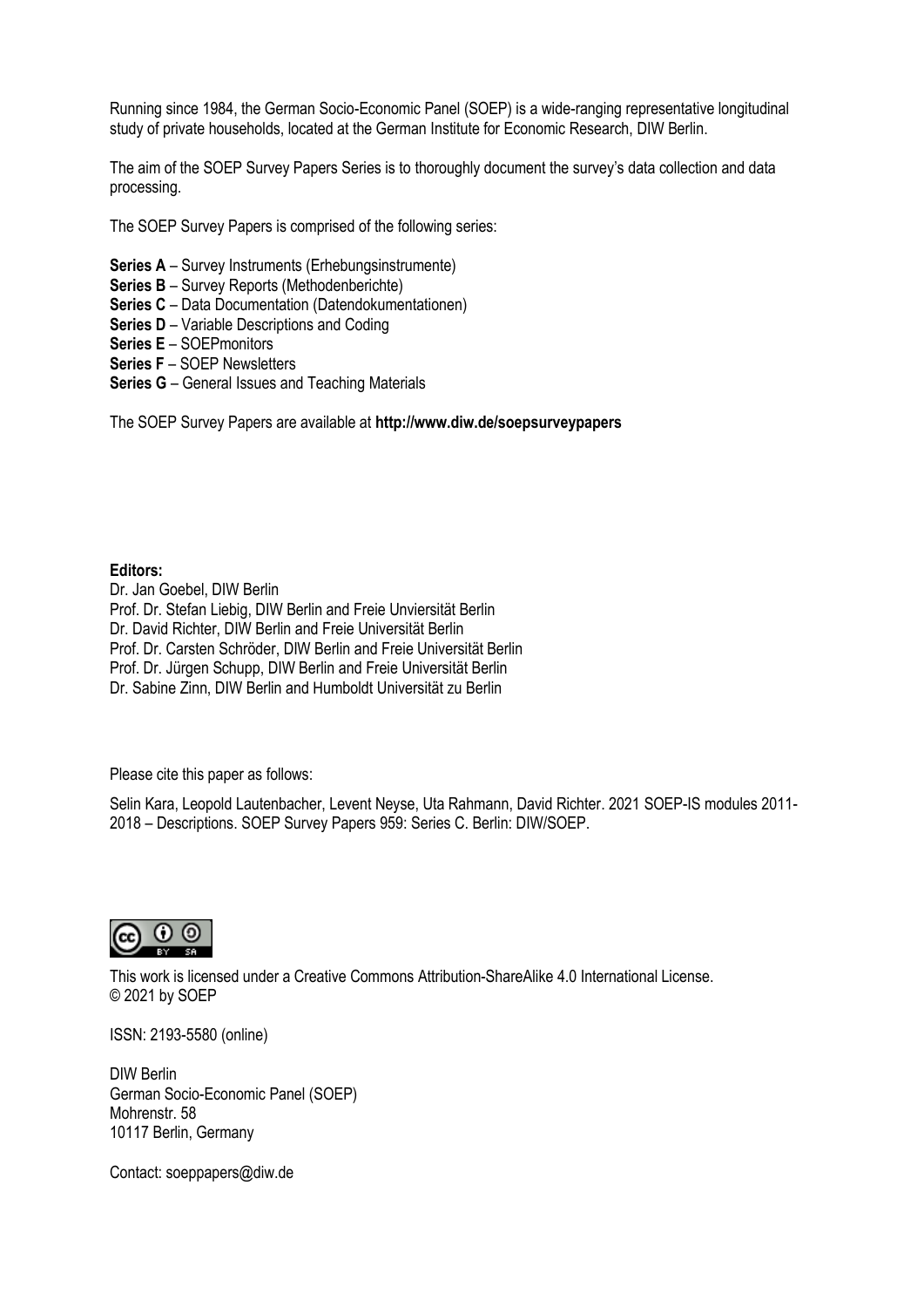## **SOEP-IS modules 2011-2018 – Descriptions**

**Selin Kara, Leopold Lautenbacher, Levent Neyse, Uta Rahmann, David Richter**

*Berlin, 2021*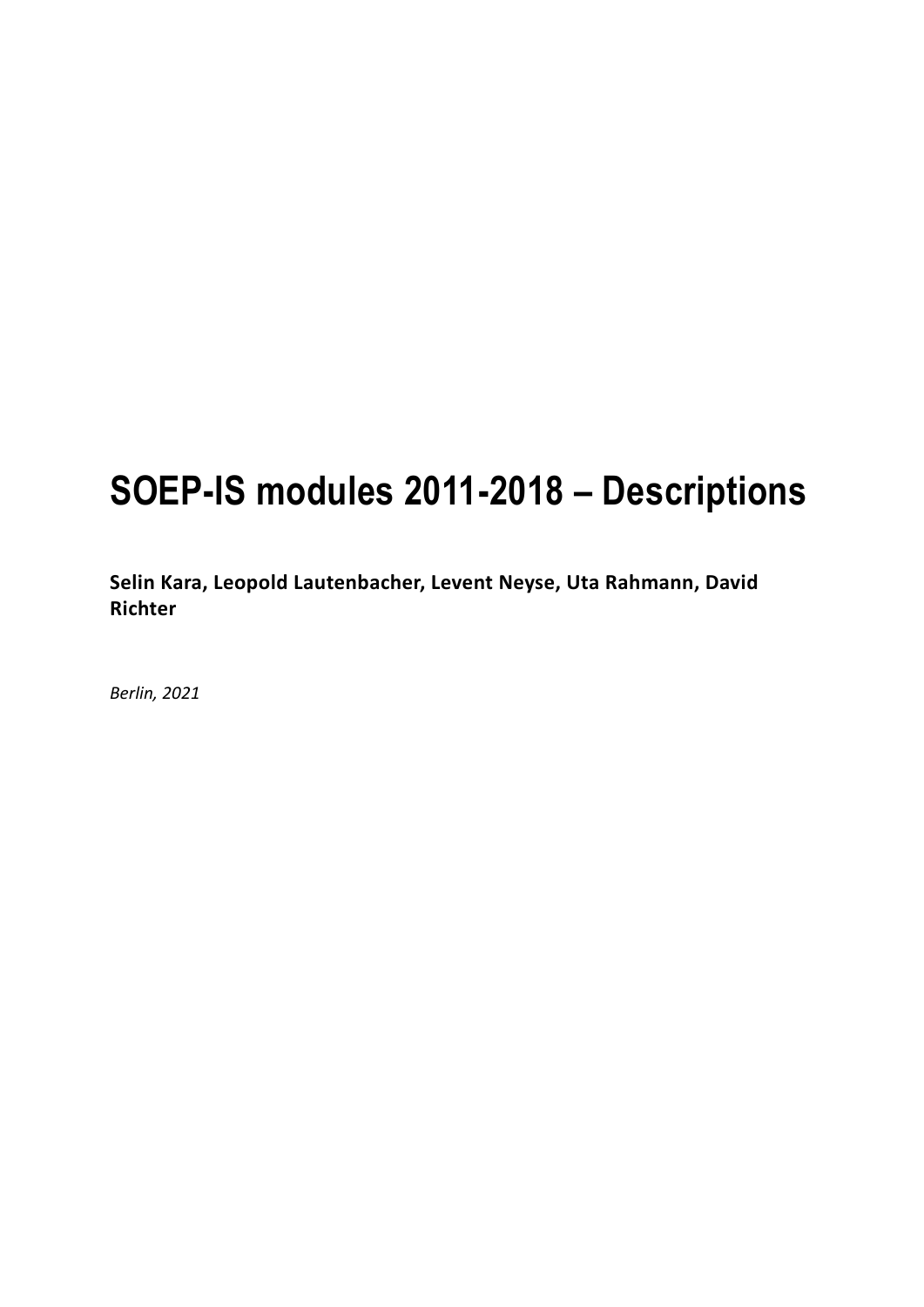### **SOEP-IS modules 2011-2018 – Descriptions<sup>1</sup>**

**Name:** Adaptation in Very Old Age **Survey Year:** 2017 **Corresponding Researcher(s):** Denis Gerstorf **Number of Respondents:** ~60 **Field:** Psychology **Method**: Ambulatory assessments **Data Available:** Yes, on request **Paper Available:** No

**Short Description:** Of major interest for the current study module were the challenges of daily life in old age and how older partners help or hinder one another in handling these. From both partners, we concurrently collected data at physiological (e.g., cortisol), behavioral (e.g., cognitive performance), and experiential levels (e.g., self-reports about affect, activities, social interactions, stress and coping, body contact, and personality).

**Experimental Details:** To examine such questions, we obtained experience sampling data six to seven times throughout the day over seven consecutive days from 165 older heterosexual German couples (Mage = 72 years, range: 56-89) as these went about the routines of their daily lives. 38 of the couples were part of the SOEP Innovation Sample, the remaining 127 couples were from the SOEP Core Sample.

**Incentives:** Participants have been reimbursed with up to 100€ per person, depending on the number of questionnaires filled in within the daily protocol.

**Name:** Adaptation to Major Life Events **Survey Year:** 2016 & 2017 **Corresponding Researcher(s):** Annette Brose **Number of Respondents:** ~180 **Field:** Psychology **Method**: Experience sampling method

**Data Available:** Yes, on request

**.** 

**Paper Available: Blanke, Elisabeth S., Mirjam J. Schmidt, Michaela Riediger, and Annette Brose**. 2019. Thinking mindfully: How mindfulness relates to rumination and reflection in daily life. Emotion (online first). [\(https://doi.org/10.1037/emo0000659\)](https://doi.org/10.1037/emo0000659); **Blanke, Elisabeth S., Annette Brose, Elise K. Kalokerinos, Yasemin Erbas, Michaela Riediger, and Peter Kuppens**. 2019. Mix it to fix it: Emotion regulation variability in daily life. Emotion 20 (3), 473-485. [\(https://doi.org/10.1037/emo0000566\)](https://doi.org/10.1037/emo0000566); **Siebert, Stefan, Elisabeth S. Blanke, and Annette Brose**. 2017. Everyday Experiences in the SOEP Innovation Sample (EE-SOEP-IS): A Multi-Method Study. [SOEP Wave Report 2016,](https://www.diw.de/documents/publikationen/73/diw_01.c.560446.de/wave_report_2016.pdf) 69-72.

**Short Description:** Major life events (e.g. divorce) often require considerable adaptation and pose a risk for some people. Yet, many people cope rather well with such events, and some feel even better after wards. In this IS-module, in-depths psychological assessments (experience sampling, cognitive assessments) were used to explain diversity in developmental trajectories.

 $1$  This document is updated regularly. Last update: March 2021. Correspondence: David Richter [\(DRichter@diw.de\)](mailto:DRichter@diw.de)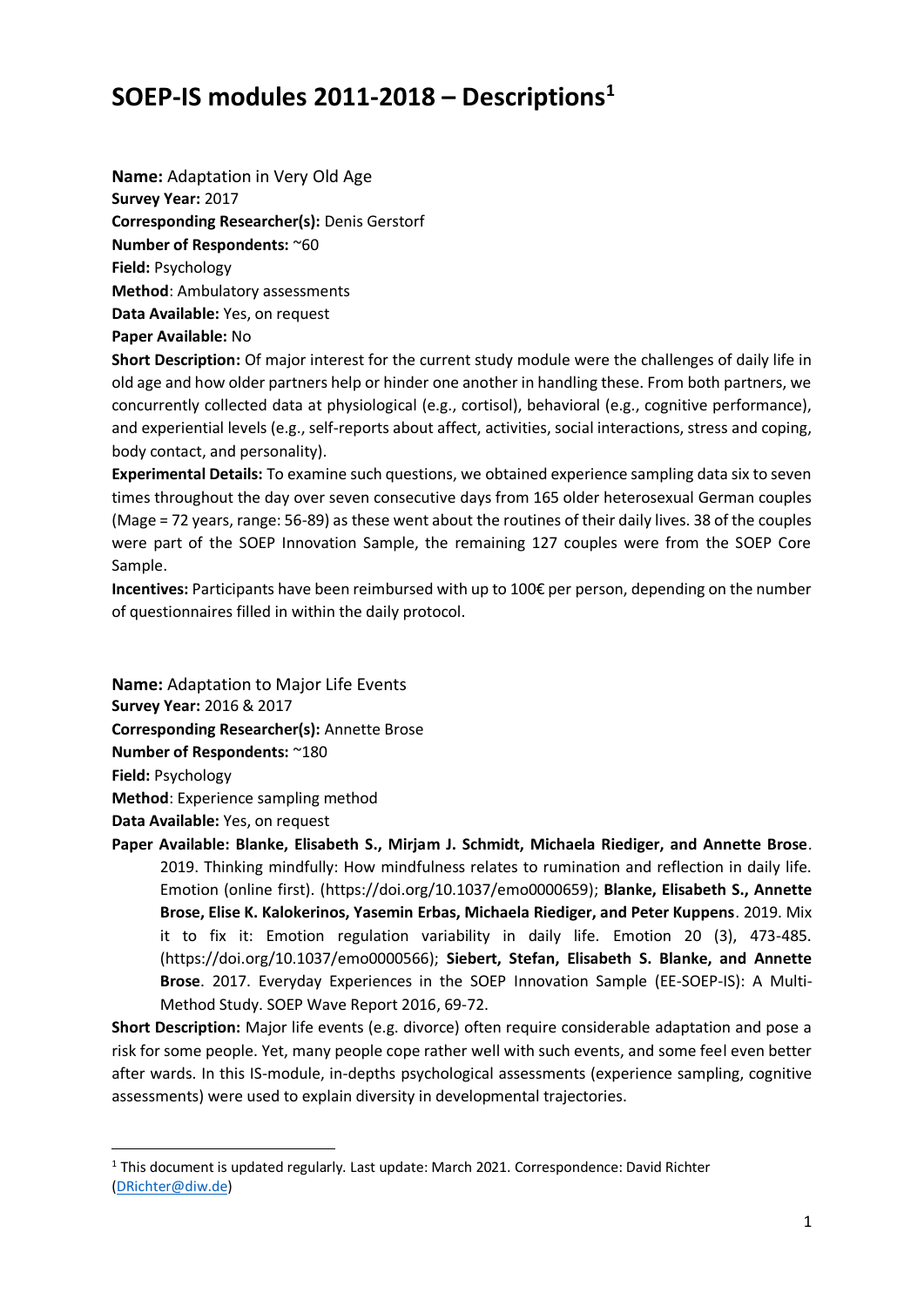**Methodological Details:** Multiple methods were used to collect the data in this study. Most importantly, the study contains two waves of experience sampling in which people reported on the daily stressors, emotions, stress regulation, and momentary activities in their daily lives. During each wave, participants were prompted six times a day on 12 days distributed over three weeks, and they were asked to answer standardized questions.

**Incentives:** In wave 1, participants received 20€ for the session at home and 60-70€ for the experience sampling (70€ if the participant responded to at least 60 of the 72 prompts). The same incentive scheme was used in wave 2. In wave 3, participants received 20€ and additional 20€ if they had participated in all parts of the study. Total: between 120€ (20 + 60 in wave 1, 20 in wave 2, 20 in wave 3) and 220€ (20 + 70 in wave 1, 20 + 70 in wave 2, 20 + 20 in wave 3).

**Name:** Adaptive General Ecological Behaviour Scale **Survey Year:** 2012 **Corresponding Researcher(s):** Sigmar Otto & Florian G. Kaiser **Number of Respondents:** 474

**Field:** Psychology

**Method**: Survey items

**Data Available:** Yes

**Paper Available: Otto, Siegmar, Ulf Kröhne, and David Richter**. 2018. The dominance of introspective measures and what this implies: The example of environmental attitude. PLOS ONE 13 (2), e0192907. [\(https://doi.org/10.1371/journal.pone.0192907\)](https://doi.org/10.1371/journal.pone.0192907)

**Short Description:** The adaptive General Ecological Behavior scale (a-GEB) was designed to provide an economic assessment of a person's propensity to engage in an ecological lifestyle. As such, it is especially useful for promoting sustainable development in science-based policy making. Its construct validity and external validity were previously established for non-adaptive versions (e.g., Kaiser, Byrka, & Hartig, 2010).

**Methodological Details:** 50 self-report items. Examples include "For going to work or school, I use the bike, public transport or I go by foot.", "I purchased a solar energy plant." and "In the winter I turn down my heating when I leave my apartment for more than four hours."

**Name:** Ageing in a Changing Society **Survey Year:** 2016 **Corresponding Researcher(s):** Maria Pavlova **Number of Respondents:** ~2,000 **Field:** Psychology **Method**: Survey items **Data Available:** Yes **Paper Available:** No

**Short Description:** We investigate psychological factors that shape different ageing trajectories in our changing society. To this aim, we add three ageing-related constructs to the SOEP-IS: perceived societal expectations for active ageing, age stereotypes, and preparation for old age in three key domains (physical health, mental health, and activity).

**Methodological Details:** Eight self-report items. Examples include "It is expected from me to keep myself physically fit.", "I actively take care to keep my mental fitness in the higher age, e.g., by mental activity in solving crossword puzzles or reading books and magazines." and "Elderly people are healthy and physically fit."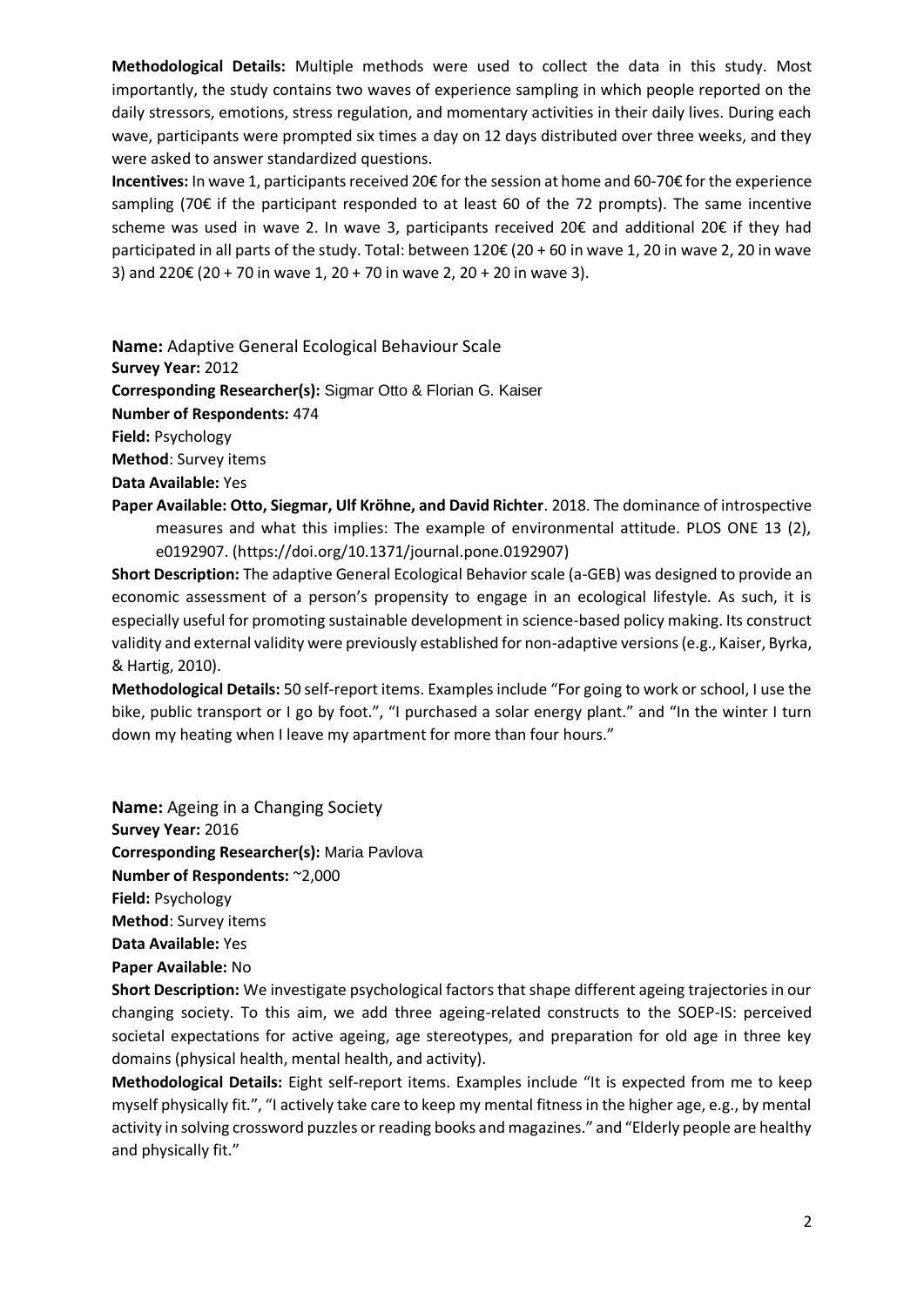**Name:** Anxiety and Depression **Survey Year:** 2012 & 2014 **Corresponding Researcher(s):** Elmar Brähler & Markus Zenger **Number of Respondents:** ~1,640 participants in 2012, other ~1,370 in 2014 **Field:** Psychology **Method**: Survey items **Data Available:** Yes **Paper Available:** No **Short Description:** Anxiety and depression are the most prevalent psychiatric disorders in Germany. The Patient-Health Questionnaire-4 (PHQ-4) is an ultra-short screening instrument that asks for the two core symptoms of both disorders during the previous two weeks. The PHQ-4 is a well-validated instrument with good reliability and criterion validity (Kohlmann et al., 2014).

**Reference:** Kohlmann S, Gierk B, Löwe B (2014). PHQ-4. Patient Health Questionnaire-4. In C.J. Kemper, E. Brähler & M. Zenger (eds.), Psychologische und sozialwissenschaftliche Kurzskalen. Standardisierte Erhebungsinstrumente für Wissenschaft und Praxis. (S. 242-244). Berlin: Medizinisch Wissenschaftliche Verlagsgesellschaft.

**Name:** Assessment of Contextualized Emotions **Survey Year:** 2017 **Corresponding Researcher(s):** Ursula Hess & Denis Gerstorf **Number of Respondents:** 976 **Field:** Psychology **Method**: Stimulus Material (Images) and Survey items

**Data Available:** 04/2020

#### **Paper Available:** No

**Short Description:** The Assessment of Contextualized Emotions portrays emotional expressions of sadness, disgust and anger that are socially engaging (three persons in a group). It measures both Accuracy and Bias (perceiving additional emotions to those expressed) in emotion recognition and has been shown to relate meaningfully to social interaction outcomes.

**Methodological Details:** The Assessment of Contextualized Emotions – Short version (ACE-short) consists of images of groups of three individuals who show either the same emotion or different emotions, as well as images of individuals. The set consists of two male and two female triads showing anger, disgust and sadness, for a total of 24 images. Each version of the ACE consists of 12 images. Participants see the image and then rate it on a four-scale emotion profile (anger, sadness, disgust, fear).

**Name:** Attitude Inferences and Interviewer Effects **Survey Year:** 2015 **Corresponding Researcher(s):** Simon Kühne **Number of Respondents:** 1,267 **Field:** Sociology **Method**: Survey items **Data Available:** Yes **Paper Available: Kühne, Simon**. 2020. Interpersonal Perceptions and Interviewer Effects in Face-to-Face Surveys. Sociological Methods & Research (online first) (0). [\(https://doi.org/10.1177/0049124120926215\)](https://doi.org/10.1177/0049124120926215)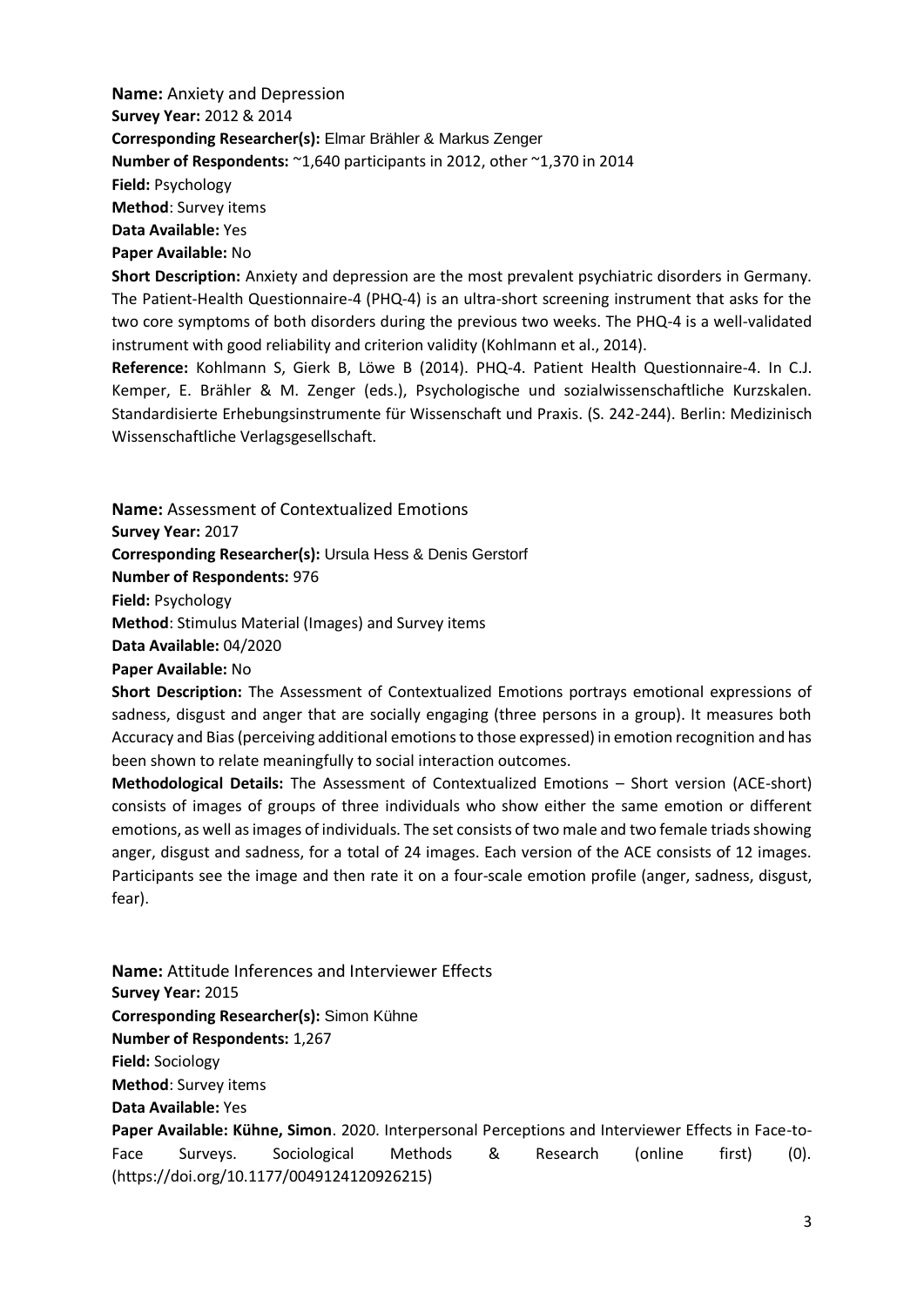**Short Description:** Both respondents and interviewers were asked about their attitudes towards ongoing political and social issues. In addition, information on the mutual perceptions of respondents and interviewers was obtained. The unique database provides new opportunities for investigating the mechanisms underlying the occurrence of interviewer effects in face-to-face surveys.

**Methodological Details:** Both the interviewer and the participant received 15 identical questions about each other. For example, the interviewer was asked "Do you think the interviewee is very concerned, somewhat concerned or not concerned at all about immigration to Germany?" and the participant was asked "Do you think the interviewer is very concerned, somewhat concerned or not concerned at all about immigration to Germany?" Self-report responses were also obtained for the same topics, e.g., "How concerned are you about immigration to Germany?"

**Name:** Awareness of Age-Related Change **Survey Year:** 2018 **Corresponding Researcher(s):** Hans-Werner Wahl **Number of Respondents:** ~1,600 **Field:** Psychology **Method**: Survey items **Data Available:** 04/2021 **Paper Available:** No

**Short Description:** Based on the 10-item "Awareness of Age-Related Change" (AARC) modul in the SOEP-IS 2018 administered to individuals 40 years and older, we focus on the associations between AARC and socio-economic indicators such as gender, SES, and living conditions and various indicators of health and cognitive functioning both cross-sectionally and longitudinally.

**Methodological Details:** 10 self-report items, forming the Awareness of Age-Related Change Short Form (AARC-SF) questionnaire. All items begin with the phrase "With my increasing age, I realize that...", followed by statements such as "my cognitive performance worsens" and "I have more appreciation for relationships and other people".

**Name:** Collective vs Individual Risk Attitudes

**Survey Year:** 2016

**Corresponding Researcher(s):** Olga Gorelkina

**Number of Respondents:** 497 households (994 individuals)

**Field:** Economics

**Method**: Experiment

**Data Available:** Yes

**Paper Available: Engel, Christoph, Alexandra Fedorets, and Olga Gorelkina.** 2018. How Do Households Allocate Risk? [SOEPpapers 1000.](http://www.diw.de/documents/publikationen/73/diw_01.c.611690.de/diw_sp1000.pdf) Berlin: DIW Berlin.

**Short Description:** Household decision making with regard to consumption and investment relies on its members' risk attitudes. The SOEP-IS data collected in this experiment shines a light on how the individual risk preferences are aggregated in a household and how joint decisions about risky investments are made.

**Experimental Details:** Each participant makes an individual investment decision. The household is given 10  $\epsilon$  and they either collectively decide how much to invest (= treatment 1), or a randomly chosen decision maker decides for the household (= treatment 2).

**Incentives:** Willingness to pay for 11 lotteries (probability= 0.5) from 10 EUR endowment. Xlow=10-q<sup>i</sup> Xhigh=10+2q<sup>i</sup> Min. Payoff: 0 €/ Max. Payoff: 30 €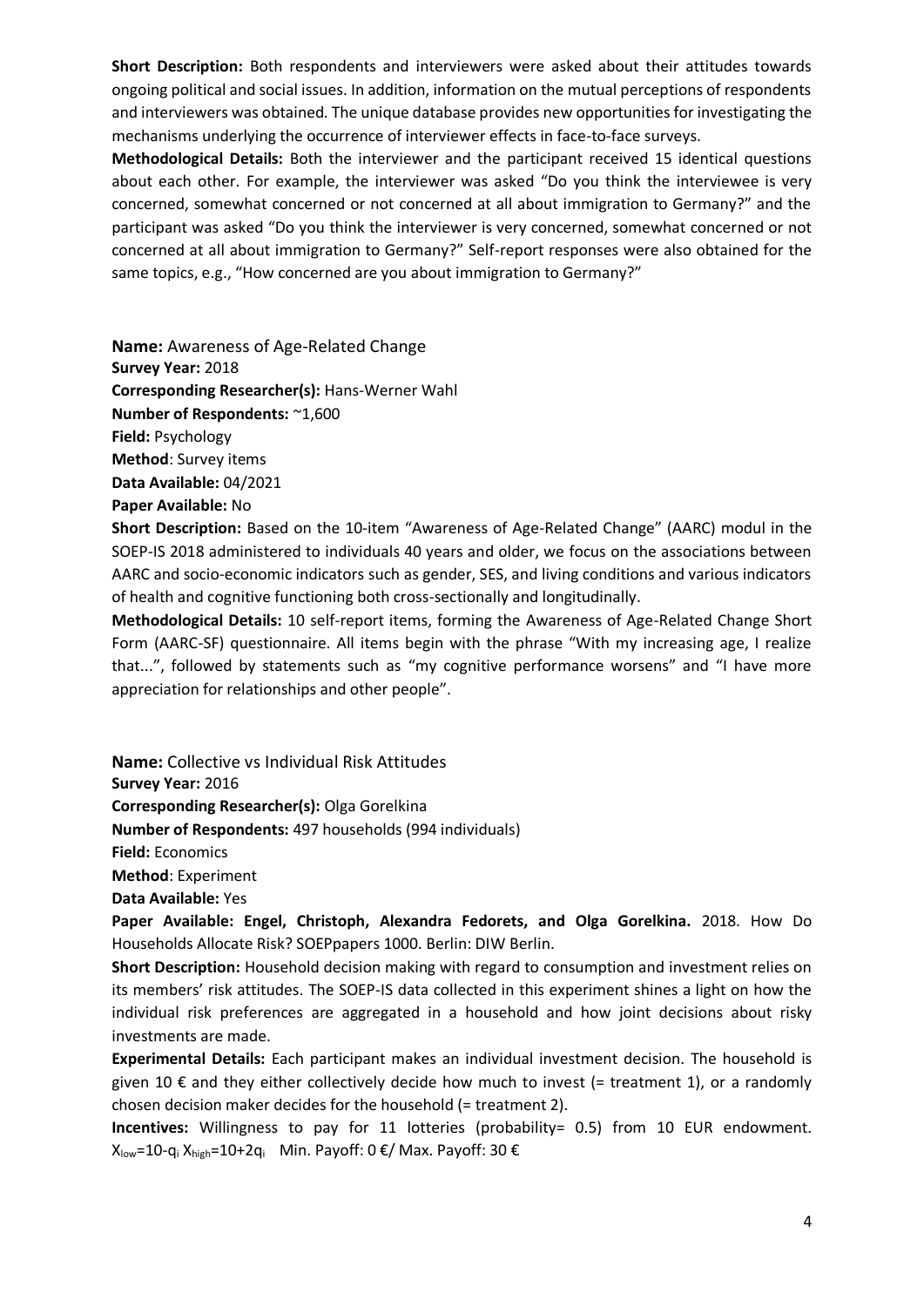**Name:** Comparing Measures of Experiential and Evaluative Well-Being **Survey Year:** 2014 **Corresponding Researcher(s):** Richard E. Lucas

**Number of Respondents:** 265

**Field:** Psychology

**Method**: Experience sampling method

**Data Available:** Yes

**Paper Available:** No

**Short Description:** Asking about people's feelings throughout the day as they go through their lives (experience sampling method, ESM) allows us to get an overall sense of how a person's life is going by measuring how they feel on a moment-to-moment basis. Further, this allows us to examine how specific day-to-day activities affect quality of life.

**Methodological Details:** Over seven days, respondents received seven short questionnaires on their activities and their well-being on smartphones provided by the SOEP-IS.

**Name:** Comparison of Different Measurements of Donating

**Survey Year:** 2018

**Corresponding Researcher(s):** Karsten Schulz-Sandhof

**Number of Respondents:** 3,086

**Field:** Sociology

**Method**: Experiment

**Data Available:** 04/2021

**Paper Available:** No

**Short Description:** The module . Comparison of Different Measurements of Donating" is a survey experiment. It compares the donation question asked in the SOEP with the donation question asked in the GfK CharityScope Panel. The reason for the experiment is that the results of these two surveys differ strongly with regard to the donation rate and the donation volume in Germany.

**Experimental Details:** The SOEP and the GfK CharityScope Panel use different questions to measure donating behavior which may account for the differences in donation estimates between the two studies. Participants were randomly allocated to one of four conditions to test the effects of different wording on estimates of donating behavior: 1) SOEP question given as a self-report item, 2) SOEP question asked by the interviewer, 3) GfK question given as a self-report item, and 4) GfK question asked by the interviewer.

**Name:** Comparison of Different Measurements of Volunteering **Survey Year:** 2018 **Corresponding Researcher(s):** Nadiya Kelle & Luise Burkhardt **Number of Respondents:** 3,958 **Field:** Sociology **Method**: Experiment **Data Available:** 04/2021 **Paper Available:** No

**Short Description:** The definition and measurement of volunteering has implications for estimating prevalence rates of volunteers in a population. The SOEP-IS module allows to compare different measures of volunteering rates by using an experimental approach. Specifically, the module allows to estimate and to compare the volunteer rates with unspecified and specified time frames by using original and modified SOEP and FWS questions.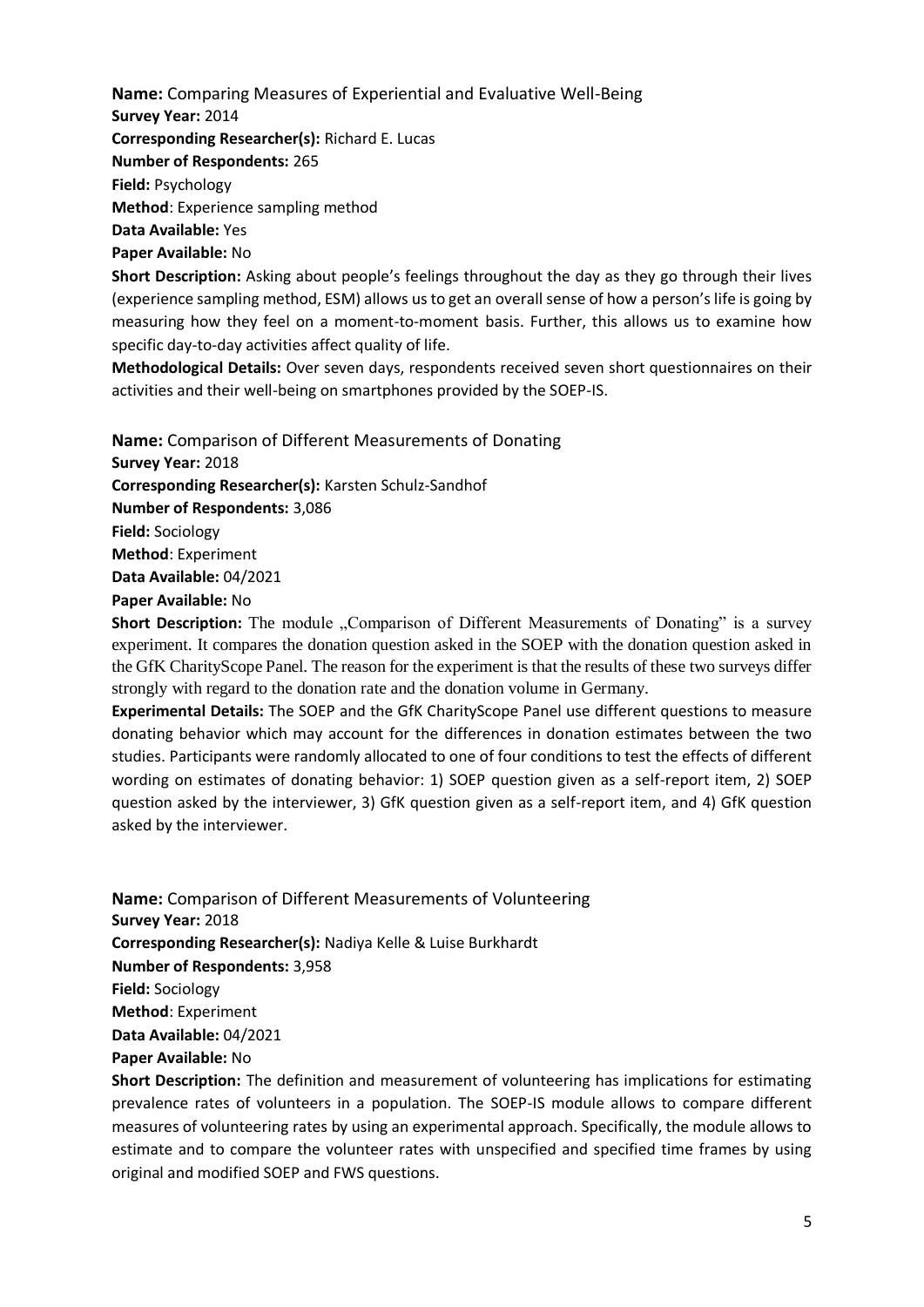**Experimental Details:** The SOEP and the German Survey on Volunteering (Freiwilligensurvey, FWS) use different questions for assessing volunteering behavior. The experiment tested how the specification of a time frame may affect volunteering estimates. Participants were randomly allocated to one of four conditions:

1) FWS – time frame unspecified (currently) (approx. 25%)

2) SOEP – time frame unspecified (no time frame) (approx. 25%)

3) FWS – time frame specified (12 months) (approx. 25%)

4) SOEP – time frame specified (12 months) (approx. 25%)

Each person was asked both the SOEP and the FWS question (with variation of the order).

**Name:** Computer-Assisted Measurement and Coding of Educational Qualifications in

Surveys (CAMCES)

**Survey Year:** 2014

**Corresponding Researcher(s):** Jessica Herzing & Silke Schneider

**Number of Respondents:** ~1,000 in total

**Field:** Sociology

**Method**: Experiment

**Data Available:** Yes

**Paper Available: Herzing, Jessica M. E.** 2018. The impact of technological change on survey nonresponse and measurement [\(thesis\)](https://madoc.bib.uni-mannheim.de/48595). Mannheim: Universität Mannheim, Fakultät für Sozialwissenschaften ; **Herzing, Jessica M. E.** 2020. Investigation of alternative interface designs for long-list questions–the case of a computer-assisted survey in Germany. International Journal of Social Research Methodology (online first). (https://doi.org/10.1080/13645579.2020.1723201)

**Short Description:** To overcome incompleteness in the case of long-list factual questions, a database query was incorporated in the survey procedure. To test different database interfaces, a split-ballot experiment was conducted using the example of educational attainment comparing a dynamic text field, a search tree and a long list.

**Experimental Details:** Random allocation of participants to three groups. Each group was shown selfreport items on educational attainment in a different presentation form (dynamic text field, search tree or long list).

**Name:** Confusion, Hubbub, and Order Scale (CHAOS) **Survey Year:** 2014 **Corresponding Researcher(s):** Wolfgang Rauch **Number of Respondents:** 1,078 **Field:** Psychology **Method**: Survey items **Data Available:** Yes **Paper Available:** No

**Short Description:** Children growing up in chaotic homes, i.e., homes characterized by noise, crowding, and a lack of structure are more likely to develop behavioral and other problems. The CHAOS module in the SOEP-IS allows the replication and extension of previous results on the association of home chaos with child development outcomes.

**Methodological Details:** Six self-report items. Examples include "You can't hear yourself think in our home." and "The atmosphere in our home is calm."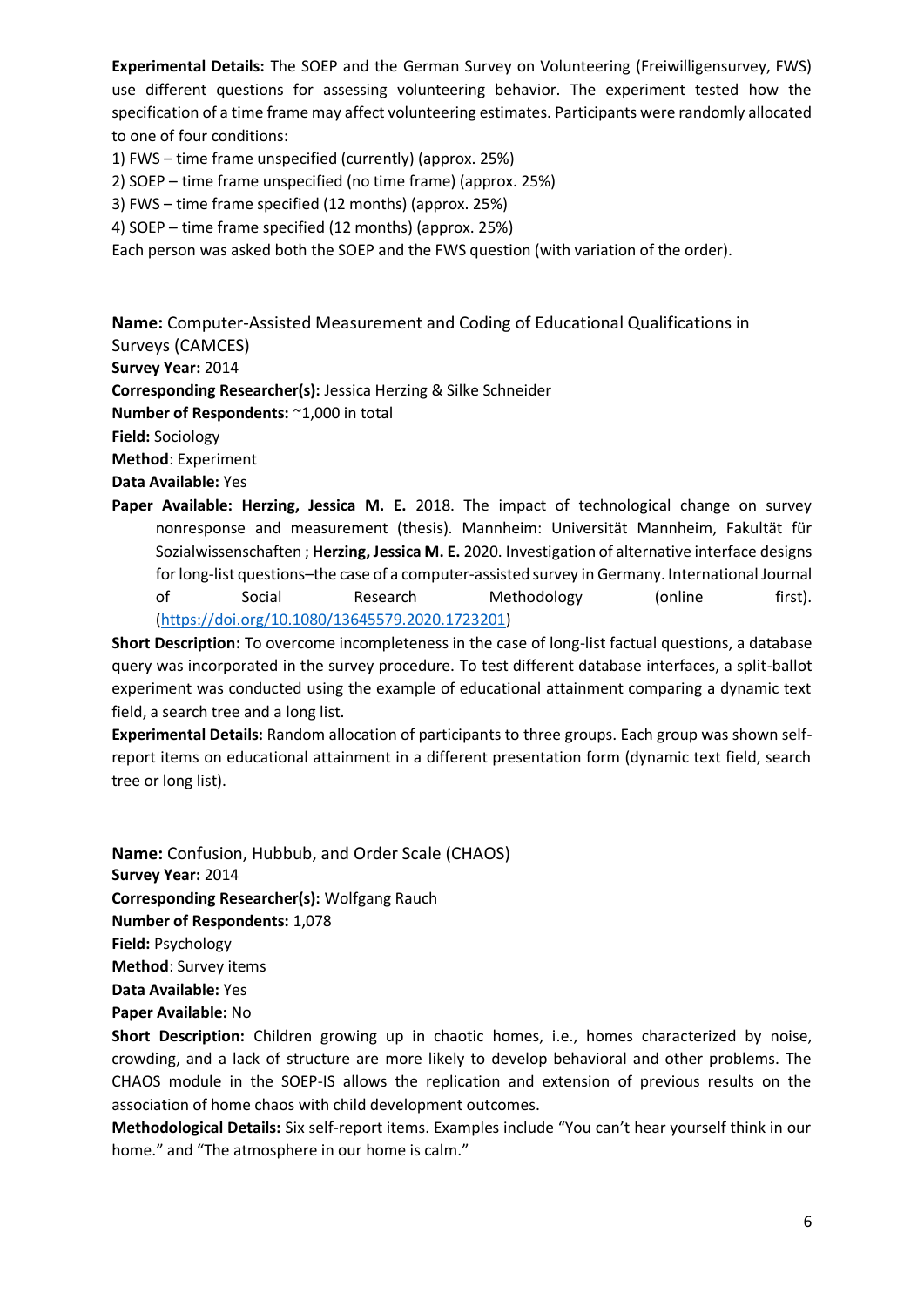**Name:** Conspiracy Mentality Questionnaire **Survey Year:** 2013 **Corresponding Researcher(s):** Peter Haffke **Number of Respondents:** 1,920 **Field:** Psychology **Method**: Survey items **Data Available:** Yes **Paper Available:** No

**Short Description:** The five-item Conspiracy Mentality Questionnaire (CMQ) is designed to efficiently assess the general propensity to believe in conspiracy theories. The CMQ examines meaningful associations with personality measures, generalized political attitudes (e.g. right-wing authoritarianism), individual differences (e.g. perceived socio-political control), and measurement equivalence across three language versions has already been established.

**Methodological Details:** Five self-report items. Examples include "Some secret organizations exert a major influence on political decisions." and "Politicians usually don't give any information about the true motives of their decisions."

**Name:** Consumers' Beliefs and Trust in Predictive Analytics **Survey Year:** 2018 **Corresponding Researcher(s):** Felix Rebitschek & Gerd Gigerenzer **Number of Respondents:** 3,086 **Field:** Psychology **Method**: Experiment **Data Available:** 04/2021

#### **Paper Available:** No

**Short Description:** Error estimations and error tolerances in Germany are studied with regards to algorithmic decision-making systems. We examine what people expect about the accuracy of algorithms that predict credit default, recidivism of an offender, suitability of a job applicant, and health behavior. Also, we investigate whether expectations about algorithm errors vary between these domains and how they differ from expectations about errors made by human experts.

**Experimental Details:** Random assignment of participants to one of two different groups (betweensubjects design), assessing participants' requirements concerning experts' vs algorithms' performance. One group answered questions on error tolerance regarding algorithmic predictions made by computer programs, while the other group answered questions on error tolerance regarding experts' predictions.

**Name:** Control Strivings **Survey Year:** 2012 **Corresponding Researcher(s):** Denis Gerstorf & Jutta Heckhausen **Number of Respondents:** 2,052 **Field:** Psychology **Method**: Survey items **Data Available:** Yes

**Papers Available: Schöllgen, Ina, Denis Gerstorf, and Jutta Heckhausen**. 2014. Control Strivings in the Socio-Economic Panel (SOEP)[. SOEPpapers 727.](http://www.diw.de/documents/publikationen/73/diw_01.c.495057.de/diw_sp0727.pdf) Berlin: DIW Berlin; **Hommelhoff, Sabine, David Richter, Cornelia Niessen, Denis Gerstorf, and Jutta Heckhausen**. 2019. Being Unengaged at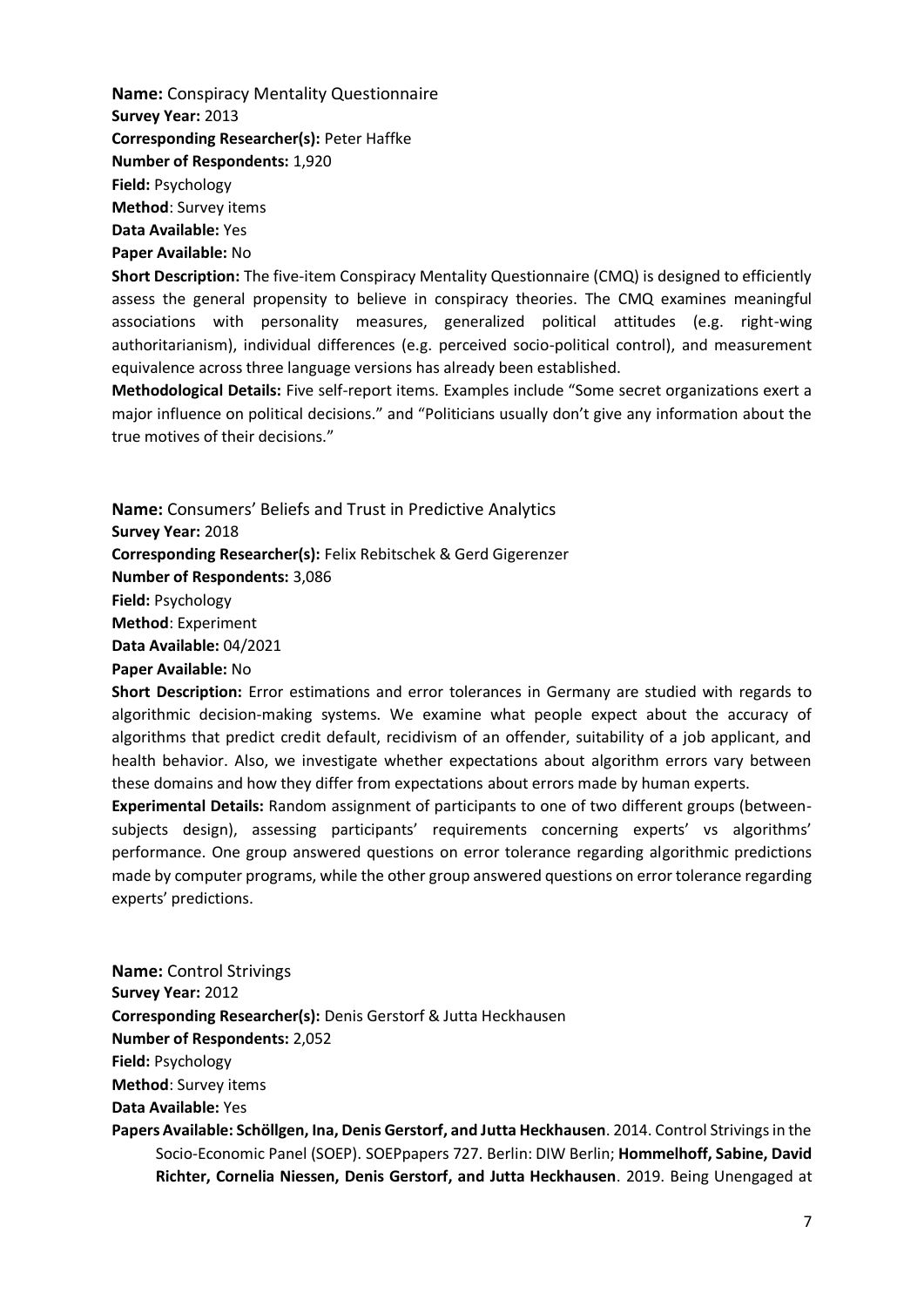Work but Still Dedicating Time and Energy: A Longitudinal Study. Motivation Science (online first). [\(https://doi.org/10.1037/mot0000155\)](https://doi.org/10.1037/mot0000155) (Pre-published 2019: [SOEPpapers 1048.](http://www.diw.de/documents/publikationen/73/diw_01.c.672723.de/diw_sp1048.pdf) Berlin: DIW Berlin)

**Short Description:** The goal of this project is to quantify the motivational and self-regulatory strategies people use to meet the challenges they face throughout life. Drawing from the Motivational Theory of Life-Span Development (Heckhausen et al., 2010), we distinguish control strivings related to goal engagement from those related to goal disengagement and goal reengagement and assess these in key domains of life: work, family, and health.

**Methodological Details:** The same set of 14 self-report items was given three times, each time referring to one of three domains of life (work, family and health). Examples include "When I find it impossible to attain a goal, I try not to blame myself." and "When I cannot solve a problem by myself, I ask others for help."

**Name:** Couples' Prediction Accuracy for Food Preferences **Survey Year:** 2015 **Corresponding Researcher(s):** Benjamin Scheibehenne **Number of Respondents:** ~3,300 **Field:** Psychology

**Method**: Survey items

**Data Available:** Yes

**Paper Available: Scheibehenne, Benjamin, Jutta Mata, and David Richter**. 2019. Accuracy of Food Preference Predictions in Couples. Appetite 130 (February 2019), 344-352. [\(https://doi.org/10.1016/j.appet.2018.11.021\)](https://doi.org/10.1016/j.appet.2018.11.021) (Pre-published 2018: [SOEPpapers 1003.](http://www.diw.de/documents/publikationen/73/diw_01.c.611887.de/diw_sp1003.pdf) Berlin: DIW Berlin).

**Short Description:** The goal of this study was to identify and empirically test variables that indicate how well partners in relationships know each other's food preferences.

**Methodological Details:** There were six categories of food items (fatty & potentially liked, fatty & potentially disliked, sweet & potentially liked, sweet & potentially disliked, healthy & potentially liked, healthy & potentially disliked). For each couple, one food from each of the six categories was randomly selected and the selected foods were presented in random order. Half of the couples, again randomly assigned, first rated their own and then their partner's preferences on all items. The other half of the couples first rated their own preferences and then their partner's preferences. All participants rated how much they liked each food on a fully anchored seven-point hedonic preference scale ranging from "don't like it at all" (1) to "like it very much" (7). Participants used the same scale to predict their partners' preferences.

**Name:** Cross-Cultural Study of Happiness **Survey Year:** 2014 **Corresponding Researcher(s):** Yukiko Uchida & Gisela Trommsdorff **Number of Respondents:** ~4,500 **Field:** Psychology **Method**: Survey items **Data Available:** Yes **Paper Available: Rohrer, Julia M., David Richter, Martin Brümmer, Gert G. Wagner, and Stefan C. Schmukle**. 2018. Successfully Striving for Happiness: Socially Engaged Pursuits Predict Increases in Life Satisfaction. Psychological Science 29 (8), 1291-1298. [\(https://doi.org/10.1177/0956797618761660\)](https://doi.org/10.1177/0956797618761660)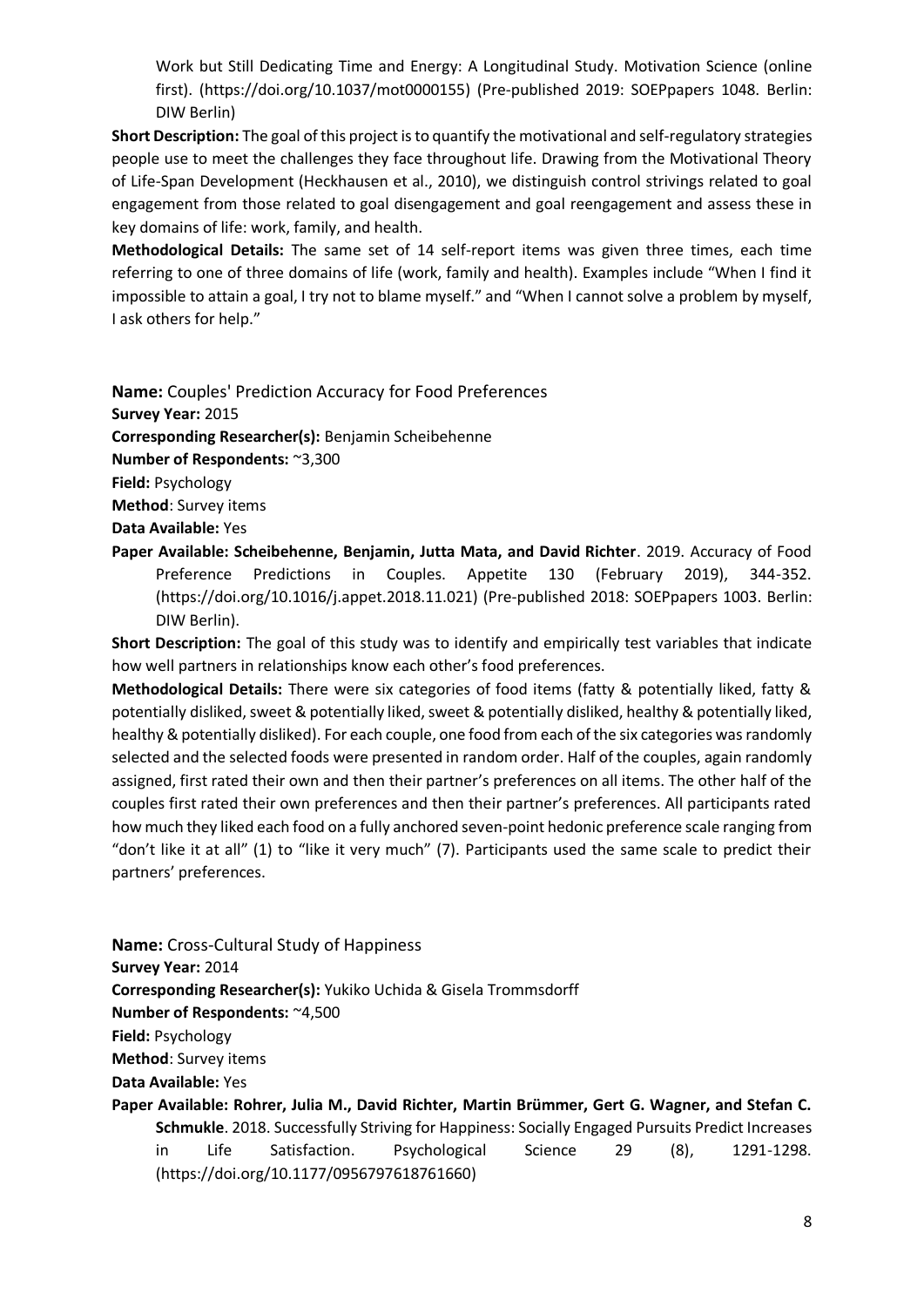**Short Description:** The goal of this project is to explore how culture-specific meanings of happiness give rise to differences both across cultures (Germany and Japanese) and within cultures. **Methodological Details:** Several self-report items on happiness, e.g., "Taking all things together, how happy would you say you will be in the future, say about five years from now?"

**Name:** Day Reconstruction Method **Survey Year:** 2012, 2013, 2014, & 2015 **Corresponding Researcher(s):** Richard E. Lucas **Number of Respondents:** ~2,300 **Field:** Psychology **Method**: Day reconstruction method **Data Available:** Yes **Papers Available:** 

> **Anusic, Ivana, Richard E. Lucas, and M. Brent Donnellan**. 2017. The Validity of the Day Reconstruction Method in the German Socio-economic Panel Study. Social Indicators Research 130 (1), 213-232. [\(https://doi.org/10.1007/s11205-015-1172-6\)](https://doi.org/10.1007/s11205-015-1172-6); **Hudson, Nathan W., Richard E. Lucas, and M. Brent Donnellan**. 2016. Getting Older, Feeling Less? A Cross-Sectional and Longitudinal Investigation of Developmental Patterns in Experiential Well-Being. Psychology and Aging 31 (8), 847-861. [\(https://doi.org/10.1037/pag0000138](https://doi.org/10.1037/pag0000138) ); **Hudson, Nathan W., Richard E. Lucas, and M. Brent Donnellan**. 2017. Day-To-Day Affect is Surprisingly Stable: A 2- Year Longitudinal Study of Well-Being. Social Psychological and Personality Science 8 (1), 45- 54. [\(https://doi.org/10.1177/1948550616662129\)](https://doi.org/10.1177/1948550616662129); **Hudson, Nathan W., Richard E. Lucas, and M. Brent Donnellan**. 2019. Healthier and Happier? A 3-Year Longitudinal Investigation of the Prospective Associations and Concurrent Changes in Health and Experiential Well-Being. Personality and Social Psychology Bulletin 45 (12), 1635-1650. [\(https://doi.org/10.1177/0146167219838547\)](https://doi.org/10.1177/0146167219838547); **Hudson, Nathan W., Richard E. Lucas, M. Brent Donnellan, and Kostadin Kushlev**. 2016. Income Reliably Predicts Daily Sadness, but Not Happiness: A Replication and Extension of Kushlev, Dunn, and Lucas (2015). Social Psychological and Personality Science 7 (8), 828-836. [\(https://doi.org/10.1177/1948550616657599\)](https://doi.org/10.1177/1948550616657599); **Metzing, Maria**. 2019. Essays on Inequality: Income Distribution, (Just) Taxation and Well-being (thesis). Berlin: FU Berlin. [https://refubium.fu-berlin.de/handle/fub188/24937;](https://refubium.fu-berlin.de/handle/fub188/24937) **Möwisch, Dave, Florian Schmiedek, David Richter, and Annette Brose**. 2019. Capturing Affective Well-Being in Daily Life with the Day Reconstruction Method: A Refined View on Positive and Negative Affect. Journal of Happiness Studies 20 (2), 641-663. [\(https://doi.org/10.1007/s10902-018-9965-3](https://doi.org/10.1007/s10902-018-9965-3) ); **Wolf, Tobias, Maria Metzing, and Richard E. Lucas**. 2019. Experienced Well-Being and Labor Market Status: The Role of Pleasure and Meaning. [SOEPpapers 1043.](http://www.diw.de/documents/publikationen/73/diw_01.c.669366.de/diw_sp1043.pdf) Berlin: DIW Berlin.

**Short Description:** Experiential measures of subjective well-being assess affective reactions over time, either by sampling experiences as they happen or by retrospectively recreating experiences soon after they occur. In this module, respondents reconstruct a full day, describing what they did, who they were with, and how they felt throughout the day.

**Methodological Details:** For the DRM portion of the survey, the participants were first asked to reconstruct their previous day by breaking it up into episodes. For each episode they specified starting and ending times, what they were doing, and whether the episode was pleasant or not pleasant. From this pool of episodes, three were randomly selected for detailed assessment. In particular, participants rated where they were (at home, at work, or somewhere else), who they were with, and how they felt. For the three selected episodes, participants rated how strongly they experienced each of the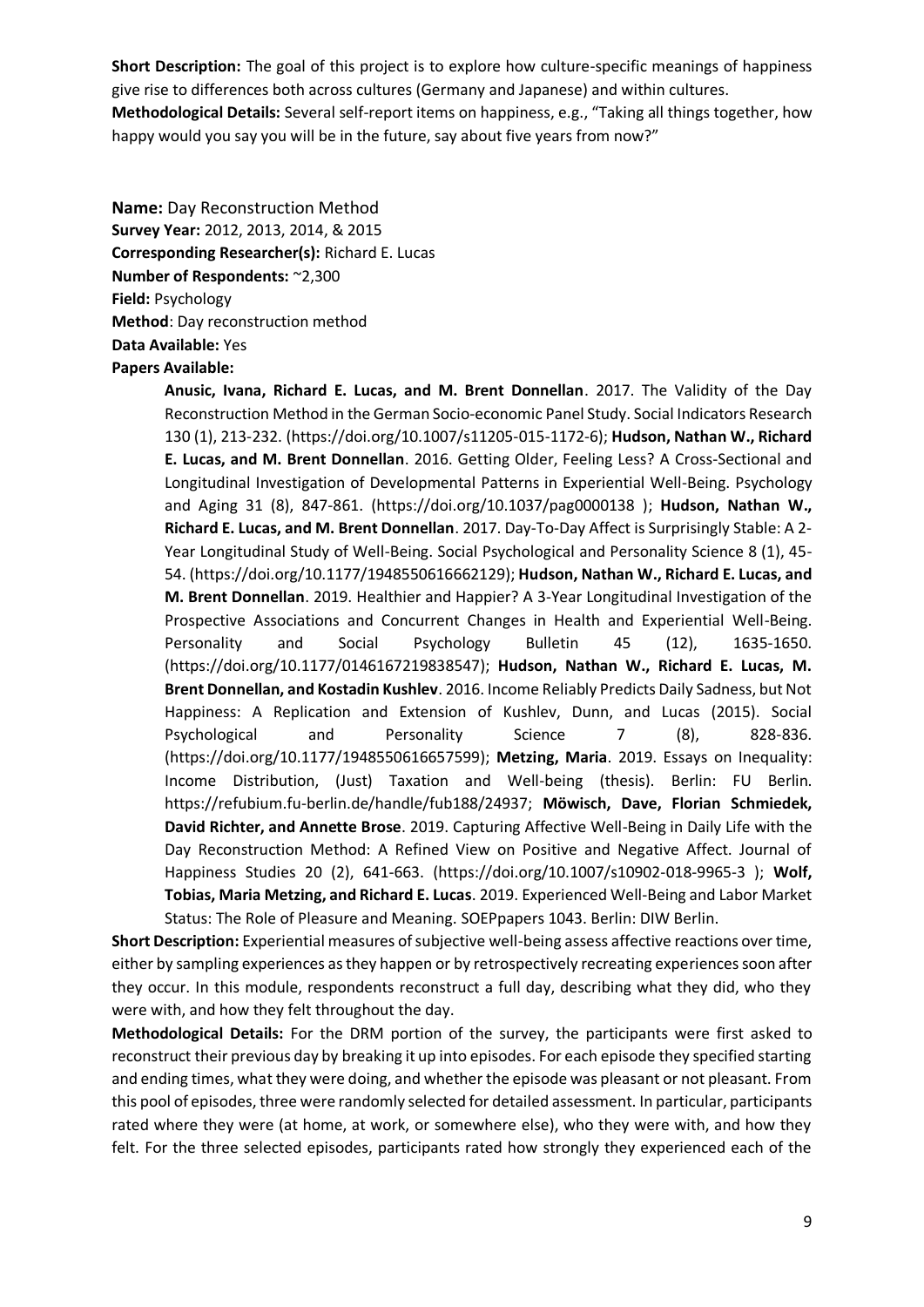following on a scale of 1 (not at all) to 7 (very much): happiness, anger, frustration, fatigue, mourning, worries, pain, enthusiasm, satisfaction, boredom, loneliness, stress, and a deeper meaning.

**Name:** Decisions from Description and Experience **Survey Year:** 2014

**Corresponding Researcher(s):** Rui Mata

**Number of Respondents:** ~950

**Field:** Psychology

**Method**: Experiment

**Data Available:** Yes

**Paper Available: Cobb-Clark, Deborah A., Sarah Dahmann, and Nathan Kettlewell**. 2019. Depression, Risk Preferences and Risk-Taking Behavior. [SOEPpapers 1038.](http://www.diw.de/documents/publikationen/73/diw_01.c.626295.de/diw_sp1038.pdf) Berlin: DIW Berlin. (Also published in 2019: IZA Discussion Paper No. 12285. Bonn: IZA Institute of Labor Economics).; **Frey, Renato, David Richter, Jürgen Schupp, Ralph Hertwig, and Rui Mata**. 2020. Identifying robust correlates of risk preference: A systematic approach using specification curve analysis. Journal of Personality and Social Psychology (online first). [\(https://doi.org/10.1037/pspp0000287\)](https://doi.org/10.1037/pspp0000287)

**Short Description:** The SOEP-IS Risk Module consists of two incentive-compatible behavioral risk taking tasks involving described and experienced risk and extends the GSOEP by providing an assessment of individual differences that may predict real-world outcomes such as employment, financial, and health decisions that are partly guided by individuals' risk tendencies.

**Experimental Details:** An online demonstration of the risk taking tasks in German can be found on [Renato Frey's personal website](https://renatofrey.net/demos/).

**Name:** Dementia Worry **Survey Year:** 2012 **Corresponding Researcher(s):** Eva-Marie Kessler **Number of Respondents:** ~1,640 **Field:** Psychology **Method**: Survey items **Data Available:** Yes **Paper Available:** No

**Short Description:** Dementia worry may affect a range of important behaviors, such as how people interpret evidence of their own or others' age-related cognitive changes, how they interact with people with dementia, how they anticipate and plan for their future, how they engage in screening and prevention behaviors and how they exploit healthcare resources.

**Methodological Details:** Four self-report items, namely how concerned participants are about getting a form of dementia, their perception of risk of dementia, whether they believe memory degradation to be preventable and whether they believe that a diagnosis of dementia would ruin their life.

**Name:** Determinants of Ambiguity Aversion **Survey Year:** 2017 **Corresponding Researcher(s):** Christina Leuker **Number of Respondents:** ~1,500 **Field:** Economics **Method**: Survey items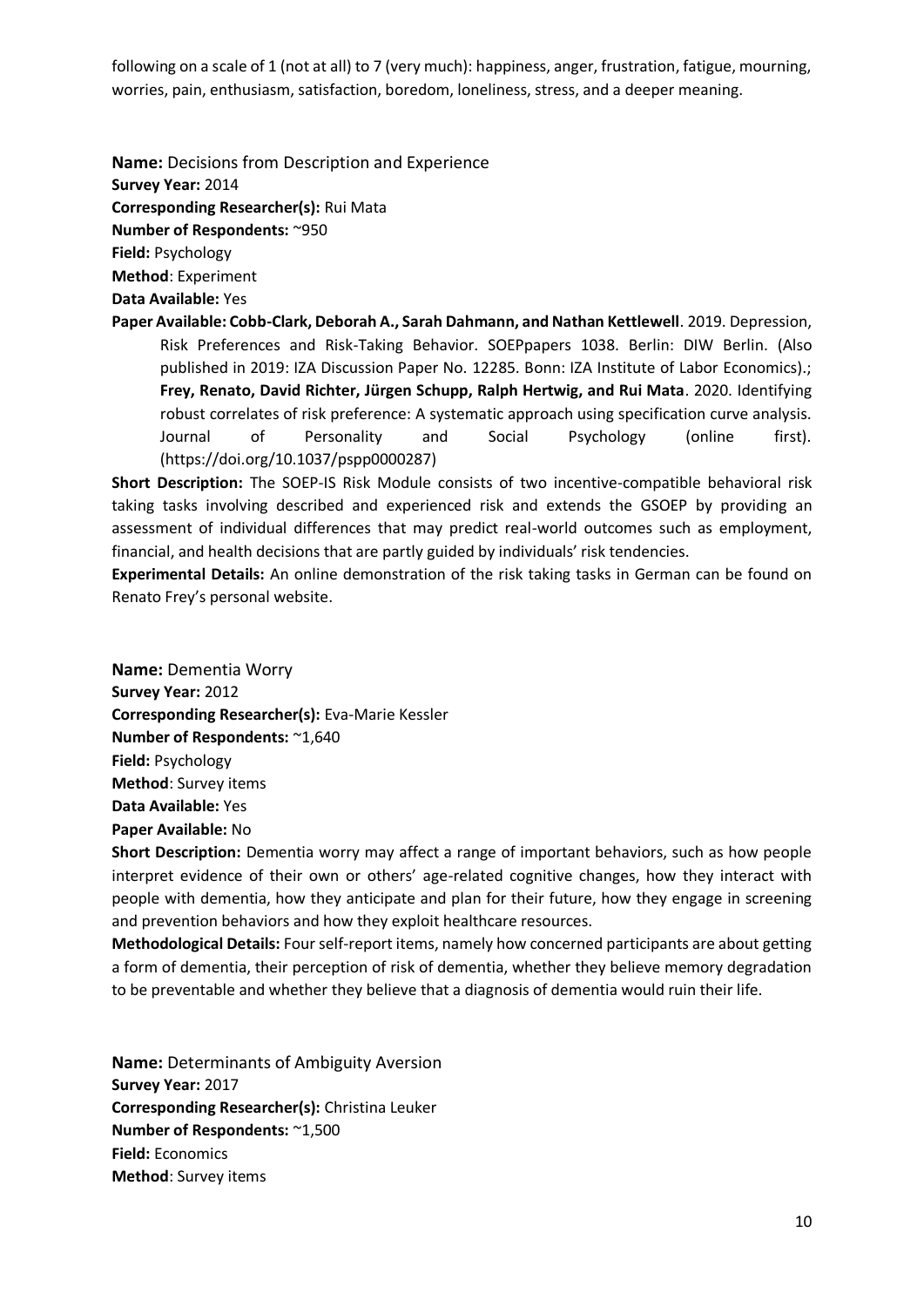#### **Data Available:** Yes

**Paper Available:** No

**Short Description:** In many areas of life—whether medical, financial, or social—people have to make decisions under ambiguity—that is, without knowing the precise probabilities of the possible outcomes. This study investigates changes in ambiguity preferences and risk-taking propensity across the lifespan.

**Methodological Details:** Six questions / decision tasks targeting ambiguity aversion and one question targeting numeracy. The decision tasks represented a classic measure of ambiguity aversion: how much more people like a gamble or a lottery when they know the underlying probability distributions compared to when they don't know.

**Incentives:** Participants were informed that one in ten participants will be randomly selected, for whom one of the lottery decisions is played out.

**Name:** Determinants of Attitudes to Income Redistribution **Survey Year:** 2014 **Corresponding Researcher(s):** Panu Poutvaara **Number of Respondents:** ~5,900 **Field:** Economics **Method**: Survey items **Data Available:** Yes **Paper Available:** No **Short Description:** We introduce two questions measuring attitudes towards income redistribution

and two questions on the beliefs of the causes of low and high income. Together with existing SOEP questions, these allow estimating the relative importance of self-interest, fairness considerations, and various other factors in explaining attitudes towards redistribution.

**Name:** Determinants of Not Wanting to Know **Survey Year:** 2014 **Corresponding Researcher(s):** Ralph Hertwig **Number of Respondents:** ~1,000 **Field:** Psychology **Method**: Survey items **Data Available:** Yes, on request **Paper Available:** No

**Short Description:** Would you like to know the exact day of your death? The goal of this SOEP-IS module is to examine the determinants of people's knowledge preferences, and more specifically, the reasons behind the puzzling and sometimes strong desire for explicitly not wanting to know (cost-free) information.

**Name:** Diversity of Living-Apart-Together-Couples **Survey Year:** 2015 **Corresponding Researcher(s):** Nicole Hameister **Number of Respondents:** ~500 **Field:** Sociology **Method**: Survey items **Data Available:** Yes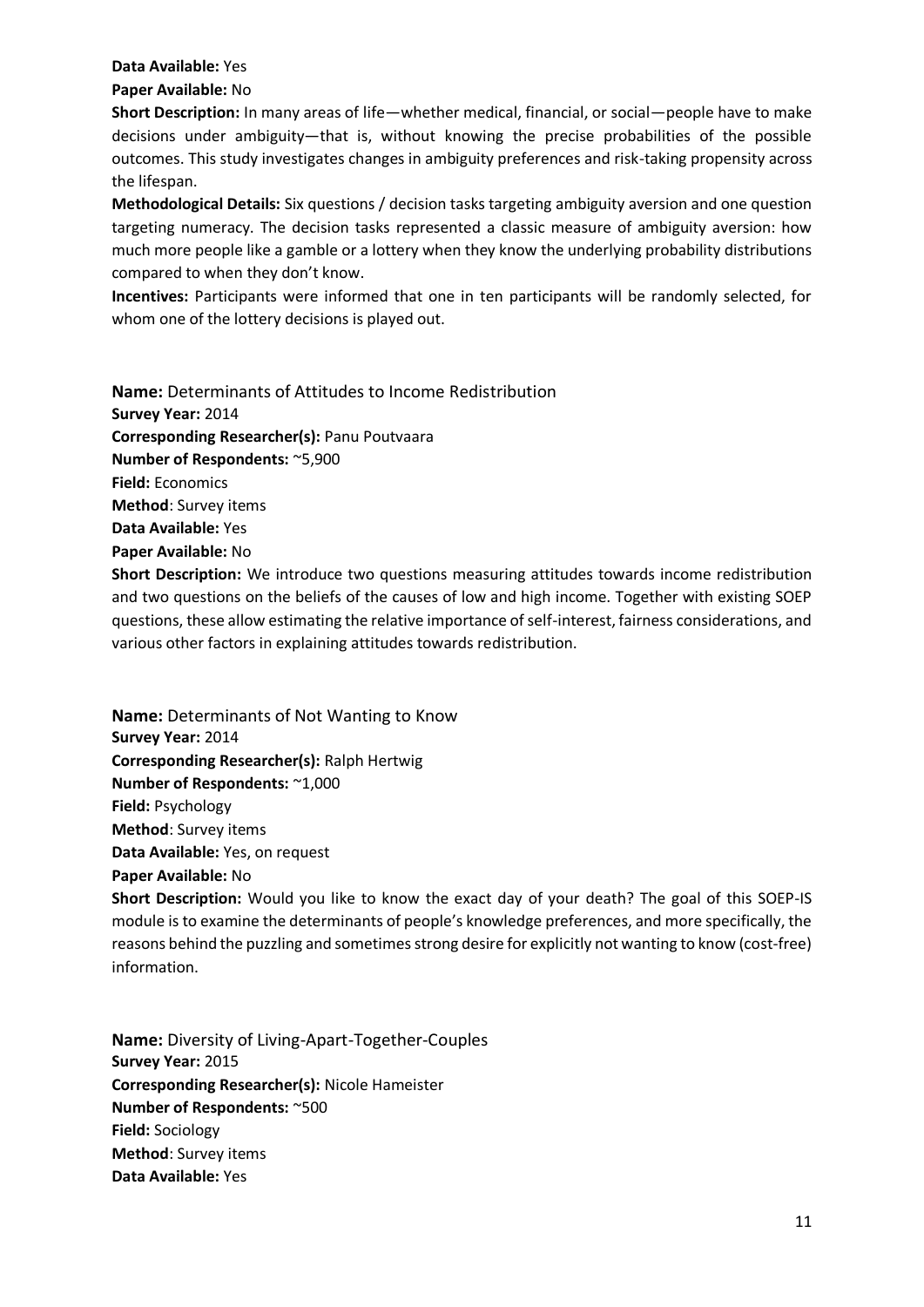#### **Paper Available:** No

**Short Description:** Couples who live apart together (LAT), i.e. who do not share a household, do so for a variety of reasons. We measure two major indicators (each represented by one self-report item) to determine respondents' LAT type: how easily cohabitation would be feasible and how much respondents would actually desire to live together in the future.

**Name:** Emotion Regulation **Survey Year:** 2015 **Corresponding Researcher(s):** Matthias Romppel **Number of Respondents:** ~2,800 **Field:** Psychology **Method**: Survey items **Data Available:** Yes **Paper Available:** No

**Short Description:** Using a short form of the Emotion Regulation Questionnaire (ERQ; Gross & John, 2003) we examine associations of the use of two habitual emotion regulation strategies, suppression and reappraisal, with demographic and socioeconomic characteristics, indicators of health, quality of life, and social functioning, and with life events and chronic stressors.

**Methodological Details:** Four self-report items, namely "When I want to feel more positive emotion, I change what I'm thinking about, "I keep my emotions to myself", "When I want to feel less negative emotion, I change what I'm thinking about", and "I control my emotions by not expressing them".

**Name:** Epigenetic Markers of Stress **Survey Year:** 2015 **Corresponding Researcher(s):** Roland Weierstall **Number of Respondents:** ~5,130 **Field:** Psychology **Method**: Survey items **Data Available:** Yes **Paper Available:** No

**Short Description:** We want to study whether the psychological distress caused by socio-economic factors is also related to epigenetic markers of stress and whether the biological adaptation to an adverse environment is a limiting factor that prevents the individual from breaking the vicious cycle of socio-economic- and chronic psychological stress.

**Methodological Details:** 25 self-report items on stress symptoms (Subclinical Stress Symptoms Questionnaire, SSQ-25), e.g, "I could not get up because I was exhausted" and "I was quickly annoyed, irritable, or moody". In addition, saliva samples were taken and analyzed by the researchers.

**Name:** Expected Financial Market Earnings **Survey Year:** 2012 **Corresponding Researcher(s):** Tobias Schmidt **Number of Respondents:** ~1,600 **Field:** Economics **Method**: Experiment **Data Available:** Yes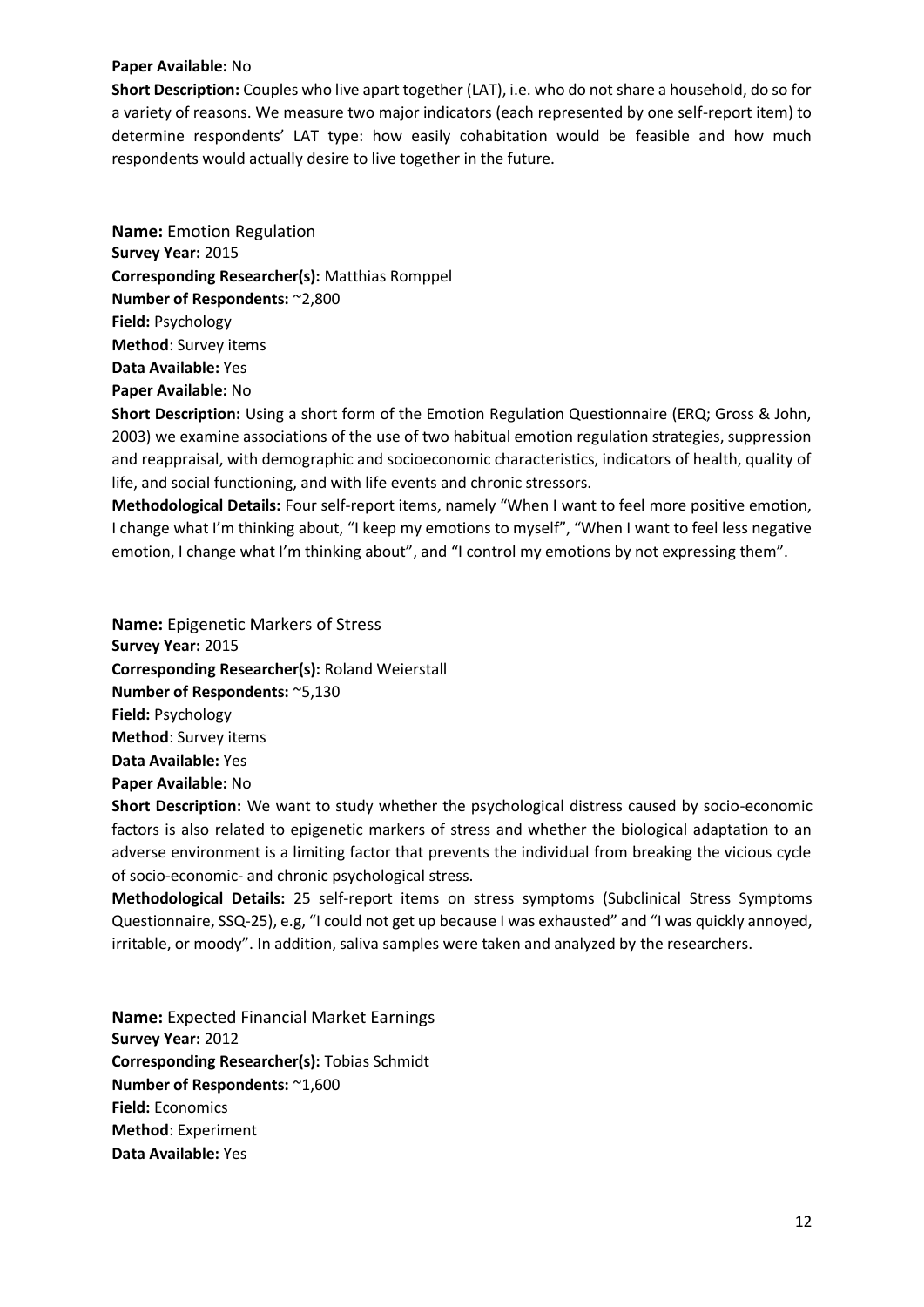**Paper Available: Huck, Steffen, Tobias Schmidt, and Georg Weizsäcker**. 2019. The standard portfolio choice problem in Germany. RC TRR 190 [Discussion Paper 171.](https://epub.ub.uni-muenchen.de/69191/1/171.pdf) Berlin: Rationality and Competition, Collaborative Research Center Transregio 190. (Also published in 2014: SOEPpapers 650. Berlin: DIW Berlin).

**Short Description:** An investment experiment was run. Respondents invest in a safe asset and a risky asset whose return is tied to the German stock market. The module elicits several aspects of respondents' asset portfolio (liquid assets, debt, retirement savings), financial literacy and attitudes towards savings and risk.

**Experimental Details:** The complete instructions can be found in the working paper. Risk attitudes were elicitated by asking "How willing are you to take risks, in general?"

**Incentives:** The payoffs depend on participants' investment decisions on Bund and Fund. The explanation in the paper reads as: "*Respondents who invest their entire endowment in the riskless asset would receive a certain payment of 26€. Investing the entirety in the risky asset could yield a payment anywhere from 11.52€ to 56.52€ depending on the treatment and the randomly drawn year."*

**Name:** Family Care **Survey Year:** 2016 **Corresponding Researcher(s):** Ulrike Ehrlich & Nadiya Kelle **Number of Respondents:** ~3,900 **Field:** Sociology **Method**: Survey items **Data Available:** Yes

**Paper Available: Ehrlich, Ulrike, and Nadiya Kelle**. 2019. Pflegende Angehörige in Deutschland: Wer pflegt, wo, für wen und wie? Zeitschrift für Sozialreform 65 (2), 175. [\(https://doi.org/10.1515/zsr-2019-0007\)](https://doi.org/10.1515/zsr-2019-0007)

**Short Description:** The SOEP-IS module allows for a more detailed and thorough measurement of family care in Germany. First, it provides an attempt to trace selectivity into family care. Second, it comprises detailed characteristics for family caregivers providing care within their own household and for those caring elsewhere, i.e. in another private household or in an institutional setting.

**Methodological Details:** Several self-report items on experiences with informal care of relatives, friends or close acquaintances. Examples include "Does this person receive long-term care insurance benefits?", "Does this person receive care or help from you?" and "How many hours per day do you supply care or help for this person?"

**Name:** Fiscal Crisis in the EU and European Solidarity **Survey Year:** 2015 **Corresponding Researcher(s):** Holger Lengfeld **Number of Respondents:** ~2,300 **Field:** Sociology **Method**: Survey items **Data Available:** Yes **Paper Available: Lengfeld, Holger, and Martin Kroh**. 2016. Solidarität mit in Not geratenen Ländern

der Europäischen Union: Ergebnisse einer Befragung des Sozio-oekonomischen Panels 2015[.](https://www.diw.de/documents/publikationen/73/diw_01.c.543283.de/16-39-1.pdf) [DIW Wochenbericht 83 \(39\), 871-878.](https://www.diw.de/documents/publikationen/73/diw_01.c.543283.de/16-39-1.pdf); **Lengfeld, Holger, and Martin Kroh**. 2016. Solidarity with EU Countries in Crisis: Results of a 2015 Socio-Economic Panel (SOEP) Survey. [DIW Economic](https://www.diw.de/documents/publikationen/73/diw_01.c.543717.de/diw_econ_bull_2016-39-1.pdf)  [Bulletin 6 \(39\), 473-479.](https://www.diw.de/documents/publikationen/73/diw_01.c.543717.de/diw_econ_bull_2016-39-1.pdf)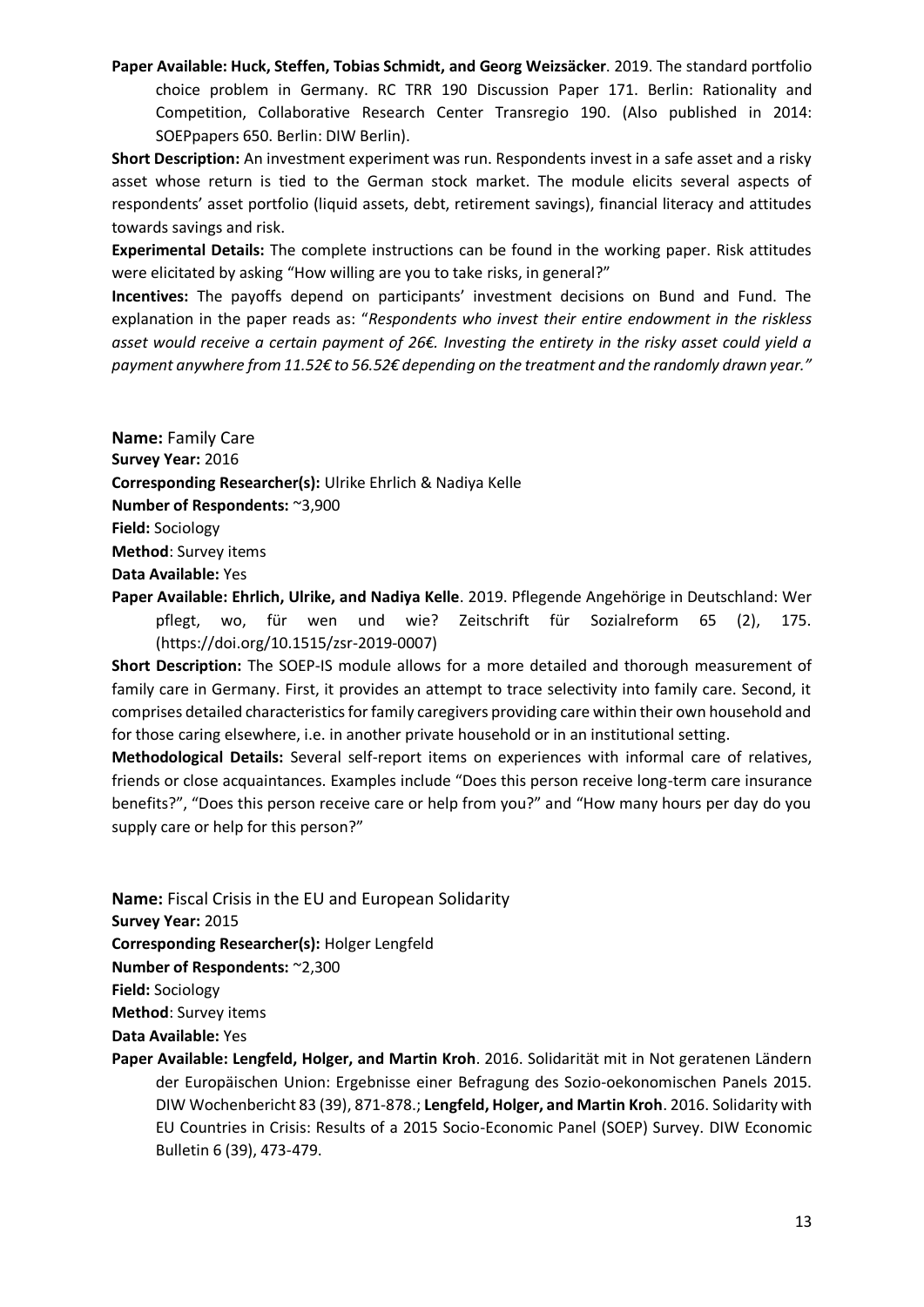**Short Description:** The module investigates attitudes toward the willingness to show solidarity with European Union countries faced with severe economic troubles. It contains of three elements: (1) attitudes toward Germany's financial support for crisis countries within and outside the European Union, (2) the willingness to pay a hypothetical direct aid contribution in the form of a permanent income tax with three tax rates proposed, (3) attitudes on austerity measures to be implemented by the country receiving financial aid.

**Methodological Details:** A detailed report of the self-report items can be found in Box 2 (p. 475) of the linked publication.

**Name:** Flourishing Scale **Survey Year:** 2014 **Corresponding Researcher(s):** Ralf Schwarzer & Judith Mangelsdorf **Number of Respondents:** ~4,500 **Field:** Psychology **Method**: Survey items **Data Available:** Yes **Paper Available:** No **Short Description:** Including the Flourishing scale into the SOEP-IS would enable researchers to

measure the impact of major life events and other variables of the SOEP not only on satisfaction but improvement or impairment of critical psychological domains associated with psychological and physiological health, well-being and happiness.

**Methodological Details:** Eight self-report items, e.g., "I am competent and capable in the activities that are important to me".

**Name:** Future Life Events **Survey Year:** 2014 **Corresponding Researcher(s):** Julia Zimmermann & Maike Luhmann **Number of Respondents:** ~5,900 **Field:** Psychology **Method**: Survey items **Data Available:** Yes

**Paper Available: Luhmann, Maike, Susanne Buecker, Till Kaiser, and Mira Beermann**. 2020. Nothing going on? Exploring the role of missed events in changes in subjective well-being and the Big Five personality traits. Journal of Personality (online first). [\(https://doi.org/10.1111/jopy.12539\)](https://doi.org/10.1111/jopy.12539) **Short Description:** Many life events do not happen out of the blue but can be anticipated beforehand. To investigate these kinds of anticipation effects, participants were asked to indicate how likely it was that different events would occur in the next 12 months. Events from various life domains (e.g., family, work, mobility) were included.

**Methodological Details:** Participants were asked to estimate the probability of 20 specified events happening in the next 12 months, on a scale from 1 ("very unlikely") to 4 ("very likely"). Examples of the events include "divorce", "death of a close relative", and "promotion by the current employer".

**Name:** Future Time Perspective **Survey Year:** 2017 **Corresponding Researcher(s):** Jörg Korff & Torsten Biemann **Number of Respondents:** 1,791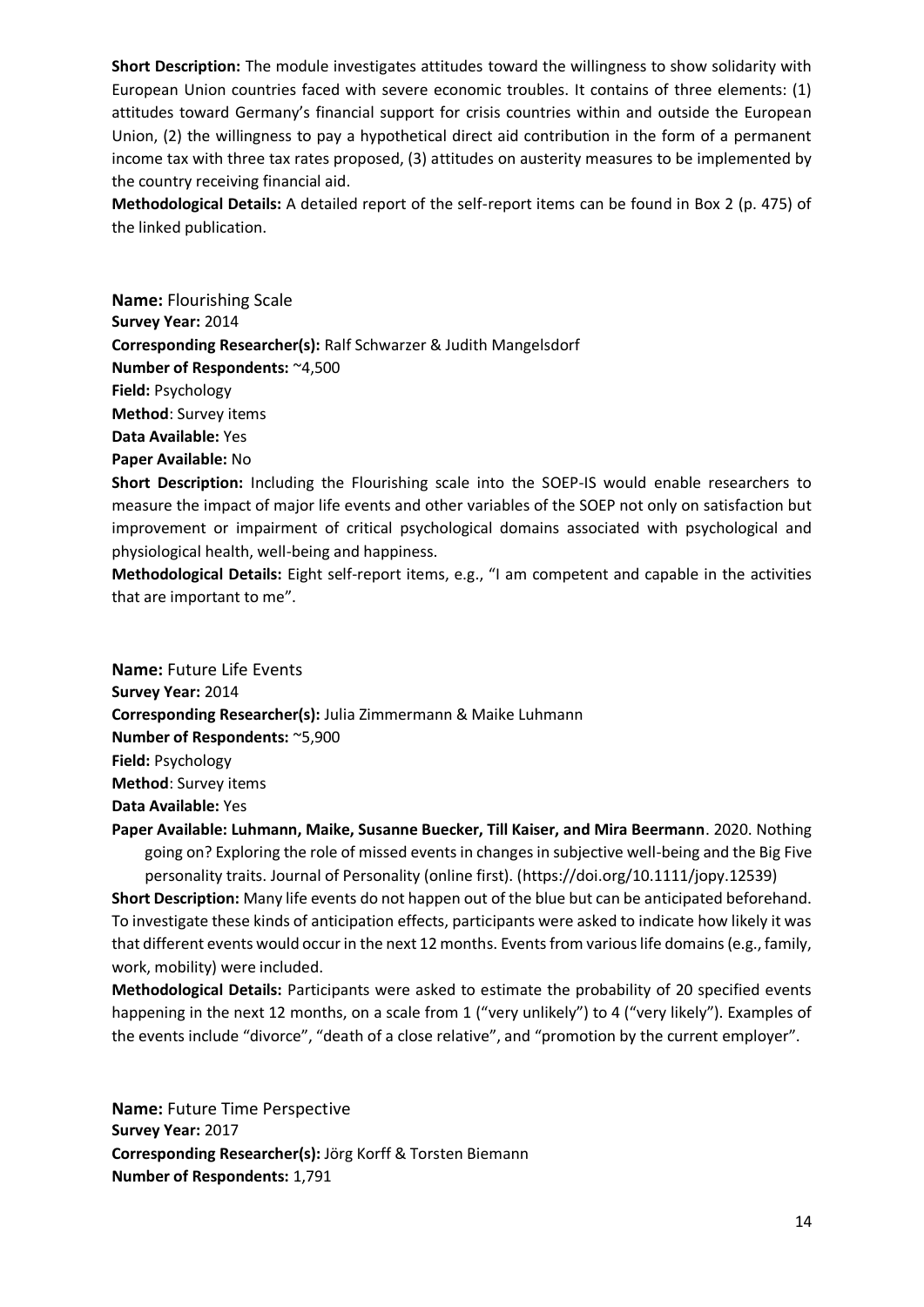**Field:** Psychology

**Method**: Survey items

**Data Available:** 04/2020

**Paper Available: Korff, Jörg, and Torsten Biemann**. 2020. Adjusting the lookout: Subjective health, loneliness, and life satisfaction predict future time perspective. Psychology and Aging (online first). [\(https://doi.org/10.1037/pag0000513\)](https://doi.org/10.1037/pag0000513)

**Short Description:** Future time perspective captures an individual's temporal orientation that has been demonstrated to be flexible and malleable contingent on environmental circumstances and individuals' conditions.

**Methodological Details:** The Future Time Perspective Scale consists of 10 self-report items (e.g., "There is plenty of time left in my life to make new plans.").

**Name:** Grit and Entrepreneurship **Survey Year:** 2015 & 2017 **Corresponding Researcher(s):** Alexander S. Kritikos **Number of Respondents:** ~3,900 **Field:** Economics **Method**: Survey items **Data Available:** Yes **Paper Available:** No

**Short Description:** Grit is a personality characteristic that receives increasing attention in psychology and also in economics. Individuals scoring high in his characteristic are expected to combine perseverance and passion for realizing certain *long-term* goals. We investigate how grit influences various labor-related outcomes and find a positive influence of grit on some of these measures. **Methodological Details:** The validated "Short Grit Scale" by Duckworth and Quinn (2009) which

consists of eight self-report items. Examples include "I often set a goal but later choose to pursue a different one" and "Setbacks don't discourage me".

**Name:** Happiness Analyzer Smartphone Application **Survey Year:** 2015 & 2016

**Corresponding Researcher(s):** Kai Ludwigs

**Number of Respondents:** >4000

**Field:** Psychology

**Method**: Experience sampling & day reconstruction method

**Data Available:** Yes, on request

**Papers Available: Ludwigs, Kai, Richard Lucas, Ruut Veenhoven, David Richter, and Lidia Arends**. 2019. Can Happiness Apps Generate Nationally Representative Datasets? - a Case Study Collecting Data on People's Happiness Using the German Socio-Economic Panel. Applied Research in Quality of Life (online first). [\(https://doi.org/10.1007/s11482-019-09723-2](https://doi.org/10.1007/s11482-019-09723-2) ), **Ludwigs, Kai**. 2018. The Happiness Analyzer: A New Technique for Measuring Subjective Well-Being [\(thesis\)](https://repub.eur.nl/pub/105249/Final-PhD-Thesis-Kai-Ludwigs-14.02.2018.pdf). Rotterdam: Erasmus University Rotterdam.

**Short Description:** Understanding whether nationally representative datasets can be collected using apps to collect data is crucial. To address this question, we built a new happiness app. In the first year (2015), participants did not receive any reward, and in the second year (2016), a different group of participants received a 50 Euro Amazon voucher for their participation.

**Methodological Details:** The eight chapter of Ludwigs' doctoral thesis contains a detailed report of the methodology.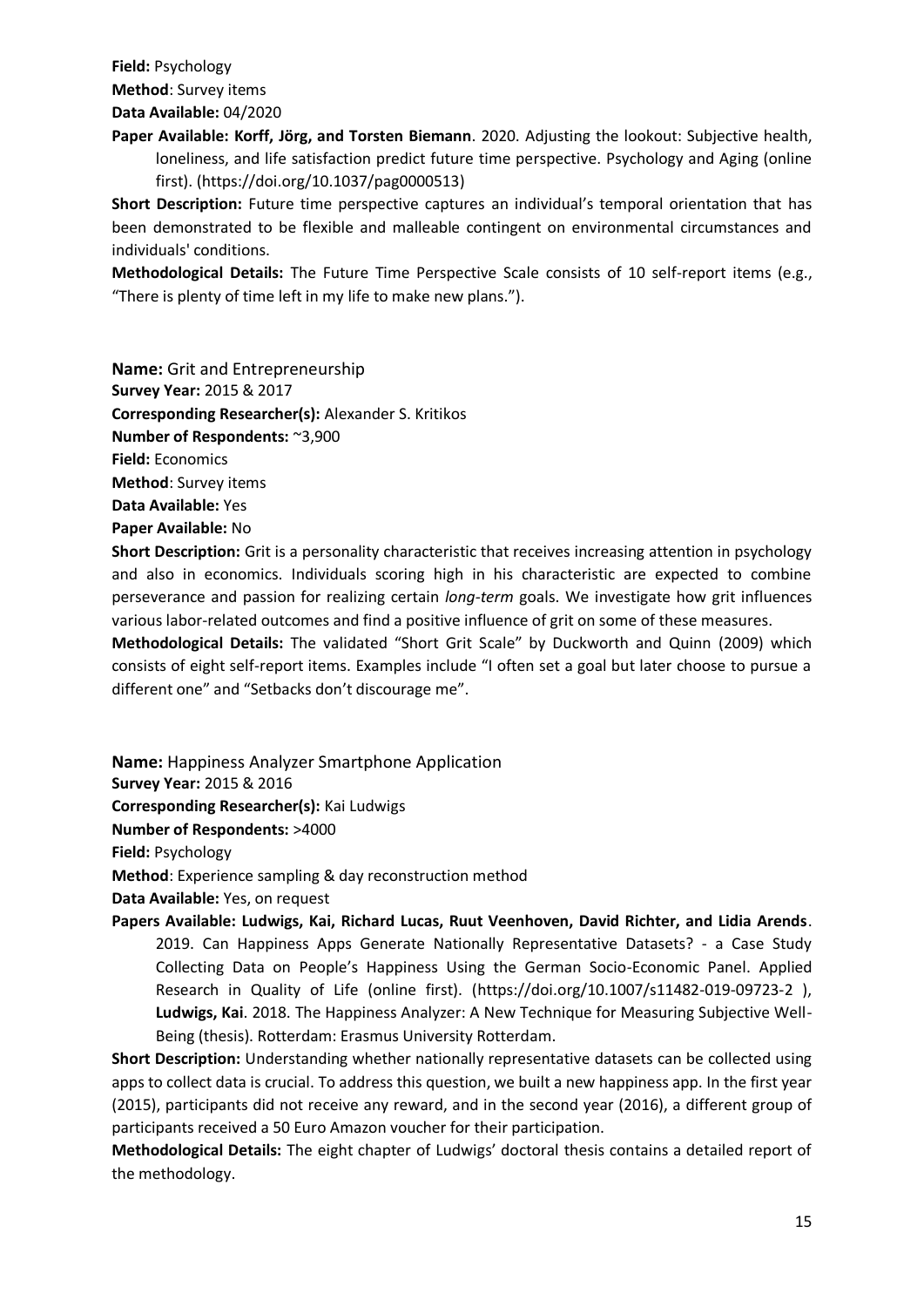**Incentives:** In the first wave of the module (2015), participants did not get any reward for using the study app. In the second wave (2016), they were offered a 50 Euro Amazon voucher for using the app.

**Name:** Impostor Phenomenon **Survey Year:** 2015 **Corresponding Researcher(s):** Mirjam Neureiter **Number of Respondents:** ~2,800 **Field:** Psychology **Method**: Survey items **Data Available:** Yes **Paper Available:** No **Short Description:** This module includes a short scale of the CIPS to assess the impostor phenomenon.

The impostor phenomenon describes an internal experience of intellectual and professional phoniness despite objective evidence indicating the opposite. Sufferers are unable to internalize their successful experiences and tend to neglect the objective evidence of their competence

**Methodological Details:** Five self-report items, e.g., "I am afraid that people who are important to me may find out that I am not as competent as they believe".

**Name:** INCOM Social Comparison Scale **Survey Year:** 2018 **Corresponding Researcher(s):** Levent Neyse **Number of Respondents:** 1,600 **Field:** Psychology **Method**: Survey items **Data Available:** 04/2021

**Paper Available:** No

**Short Description:** Can social comparison orientations predict people's beliefs about their relative position in economic preferences? This module involves the 11-item INCOM social comparison scale and a set of questions regarding respondents' beliefs about their relative position in the contexts of risk preferences, generosity, income and trust.

**Methodological Details:** The IOWA-Netherlands Comparison Orientation Measure (INCOM) includes several items on how often participants compare themselves with others regarding various aspects (e.g., success, social skills, opinions). In addition to the INCOM, participants were asked to report their beliefs about their own position and their estimations about others regarding five topics: risk preferences, generosity, honesty, income and life satisfaction.

**Name:** Inattentional Blindness **Survey Year:** 2014 **Corresponding Researcher(s):** Dalton Conley **Number of Respondents:** ~1,400 **Field:** Psychology **Method**: Stimulus Material (Video) and Survey items **Data Available:** Yes **Paper Available:** No **Short Description:** Inattentional blindness (IB) is the failure to notice salient events while one is paying attention to something else. IB has been widely replicated but has never been measured in a nationally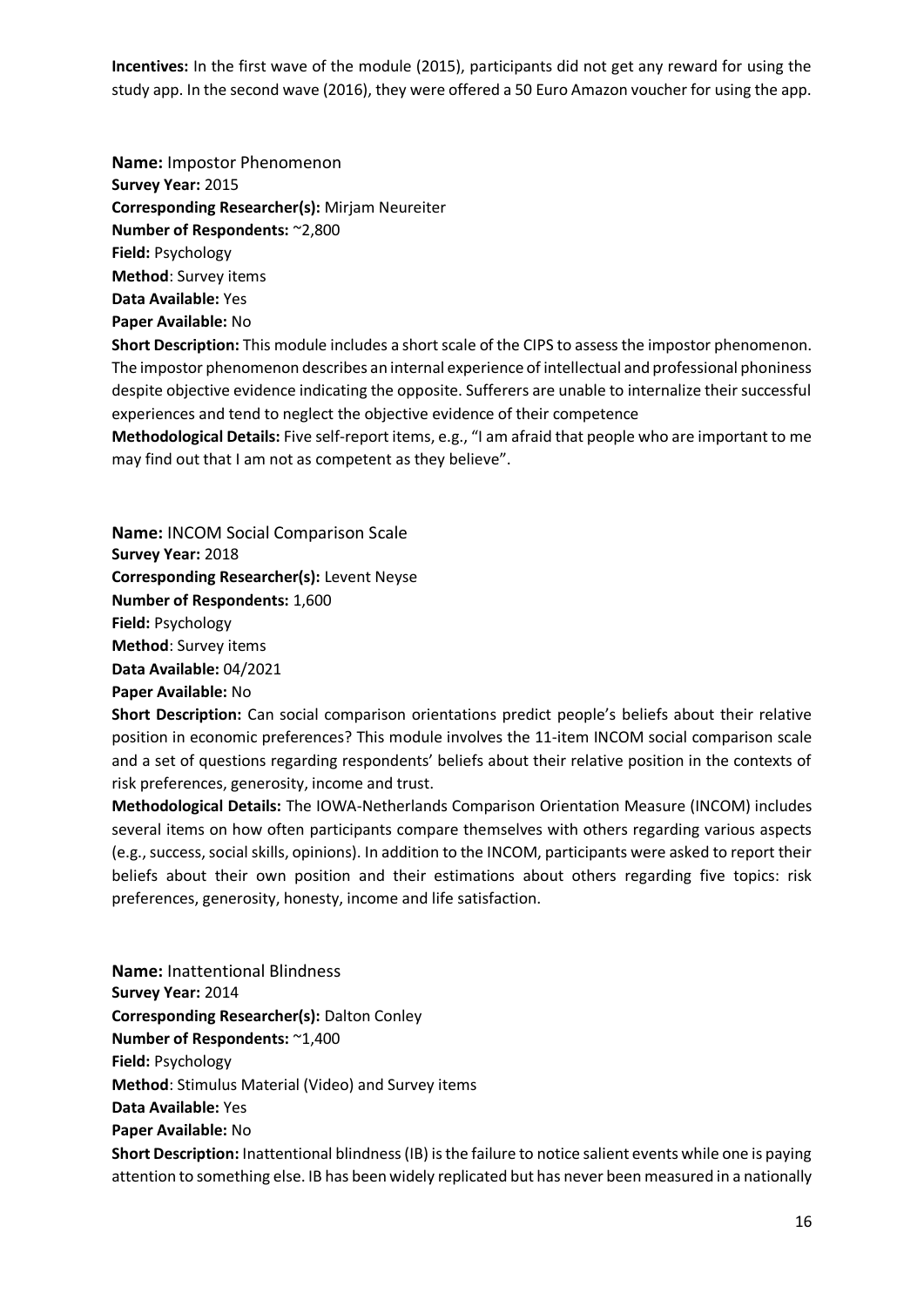representative sample. We measure IB's prevalence and its association with ADHD and autism, and with socio-demographic background.

**Methodological Details:** A computer-generated video of white and black squares and circles moving on a gray background was shown, in which participants count the number of times one type of shape touches the side of the display area, and are asked whether they saw a new shape move across the screen.

**Name:** Inequality and Other-Regarding Preferences and Risk Taking **Survey Year:** 2017 & 2018 **Corresponding Researcher(s):** Dietmar Fehr **Number of Respondents:** 2,588 **Field:** Economics **Method**: Experiment **Data Available:** 04/2020 **Paper Available:** No

**Short Description:** The proposed research addresses two key questions. First, we are interested in how the relative position in the income distribution affects other-regarding preferences and risk attitudes. Second, we examine whether and how these preferences change with a change in the income distribution.

**Experimental Details:** Two experiments were performed (a risk-taking experiment and a sharing experiment). Both experiments consisted of three parts. In the first part of both experiments, each respondent received information about their position in the income distribution relative to all respondents taking part in the experiment. That is, a respondent was either asked about his or her perception of inequality (i.e., the perceived location in the income distribution) or was given information about their actual location in the income distribution. The latter part utilized information on annual gross wages of all experimental respondents in the year prior to the experiment. In the second part, respondents received the instructions for the experiment (either the sharing or risktaking experiment) and information about the payment details. The third part consisted of the actual experiment.

In the risk-taking experiment, respondents were presented with five lottery tasks. The lotteries were visualized by boxes which displayed the possible amount of money that could be drawn as well as the associated probability of the draw (e.g., box 1: 50% €2 / 50% €3; box 2: 75% €5 / 25% €1). In each of the tasks, they had to pick one box (lottery) from which they would like to draw from (i.e., in total they choose five lotteries). The order of the lottery tasks was randomized at the individual level. In the sharing experiment, respondents made three independent decisions with anonymous recipients from three different income classes. For each decision, they received a certain amount of money and learned the income class of the recipient (bottom-, fifth- or top-income decile) before they decided how much of their endowment they want to share with this recipient. Again, the order of the three decisions was randomized. In both experiments, respondents learned about their payments immediately after they had made their last decision.

**Incentives:** In both experiments, a random device determined whether a respondent was actually paid.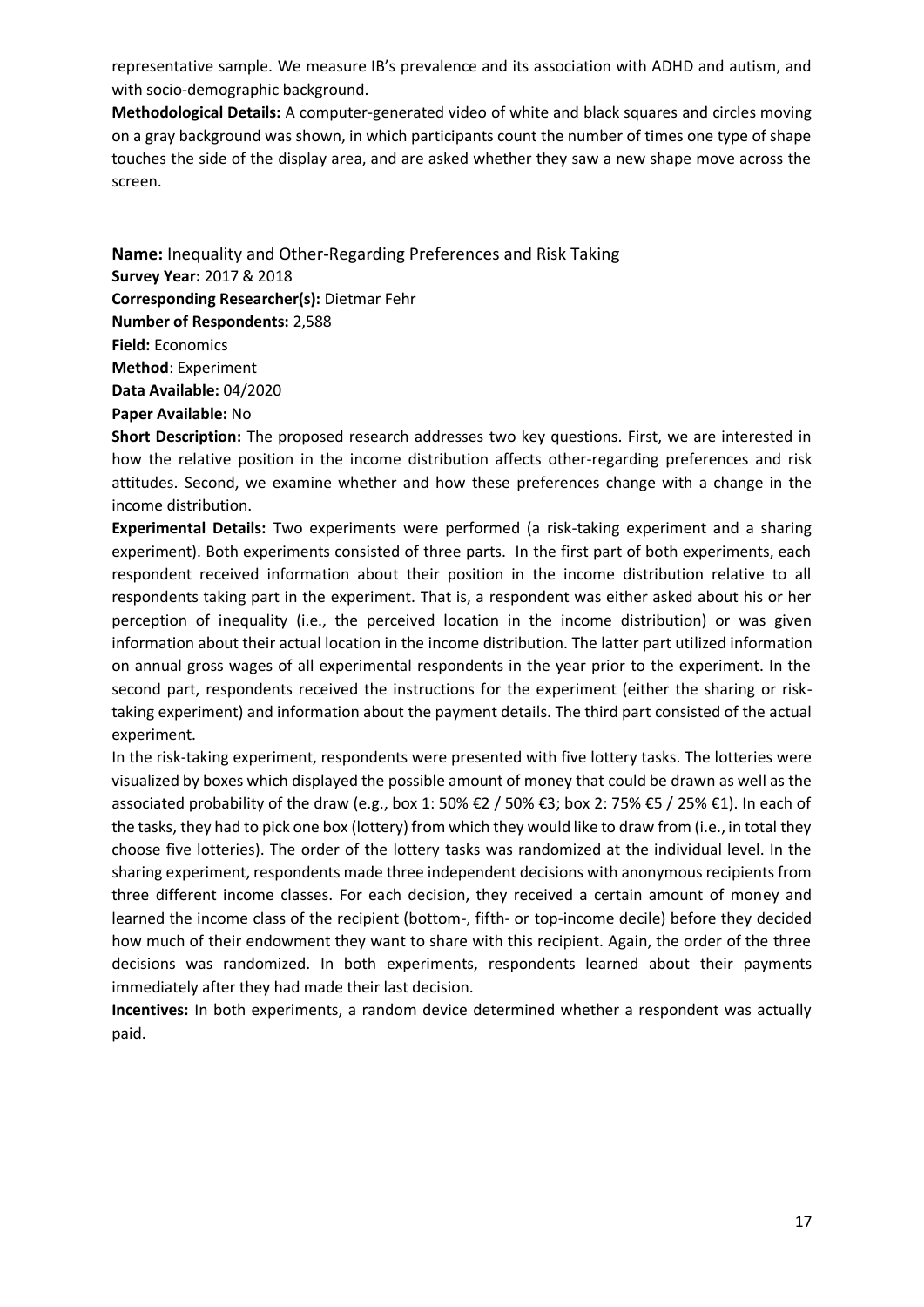**Name:** Inequality Attitudes **Survey Year:** 2017 **Corresponding Researcher(s):** Steffen Mau **Number of Respondents:** 1,791 **Field:** Sociology **Method**: Survey items **Data Available:** 04/2020 **Paper Available:** No

**Short Description:** While long-forgotten economic inequalities are coming back to the fore, there are also new inequalities that are used for political mobilization. In this module, we investigate the interrelation between and the socio-demographic determinants of three crucial types of inequalityrelated attitudes: preferences for economic redistribution, recognition of sexual minorities, and openness towards migration.

**Methodological Details:** Six self-report items. Examples include "It is the responsibility of the government to reduce the differences in income between people with high incomes and those with low incomes." and "Homosexual marriages should be allowed and accepted."

**Name:** Internalized Gender Stereotypes Vary Across Socioeconomic Indicators

**Survey Year:** 2011

**Corresponding Researcher(s):** Julia Dietrich

**Number of Respondents:** ~1,700

**Field:** Psychology

**Method**: Survey items & Implicit Association Test

**Data Available:** Yes

**Paper Available: Dietrich, Julia, Konrad Schnabel, Tuulia Ortner, Alice Eagly, Rocio Garcia-Retamero, Lea Kröger, and Elke Holst**. 2013. Internalized Gender Stereotypes Vary Across Socioeconomic Indicators. [SOEPpapers 558.](http://www.diw.de/documents/publikationen/73/diw_01.c.421920.de/diw_sp0558.pdf) Berlin: DIW Berlin.

**Short Description:** We propose that one important cause of gender inequality is the presence of gender stereotypes in society. We describe two approaches to measure gender stereotypes: an explicit questionnaire based on rating scales and an Implicit Association Test. Findings indicate that gender stereotypes are related to socioeconomic and social variables.

**Methodological Details:** Various self-report items on gender stereotypes. For example, participants were asked to rate the likelihood of a typical man or woman possessing certain characteristics such as being gullible or being aggressive. There were also statements for which participants should report the extent to which they agree with the statement, e.g., "Both the man and the woman should contribute to household income." In addition to these self-reports, an Implicit Association Test was performed.

**Name:** Internet-Based Psychotherapy **Survey Year:** 2016 **Corresponding Researcher(s):** Jennifer Apolinário-Hagen & Christel Salewski **Number of Respondents:** ~4,800 **Field:** Psychology **Method**: Survey items **Data Available:** Yes **Paper Available:** No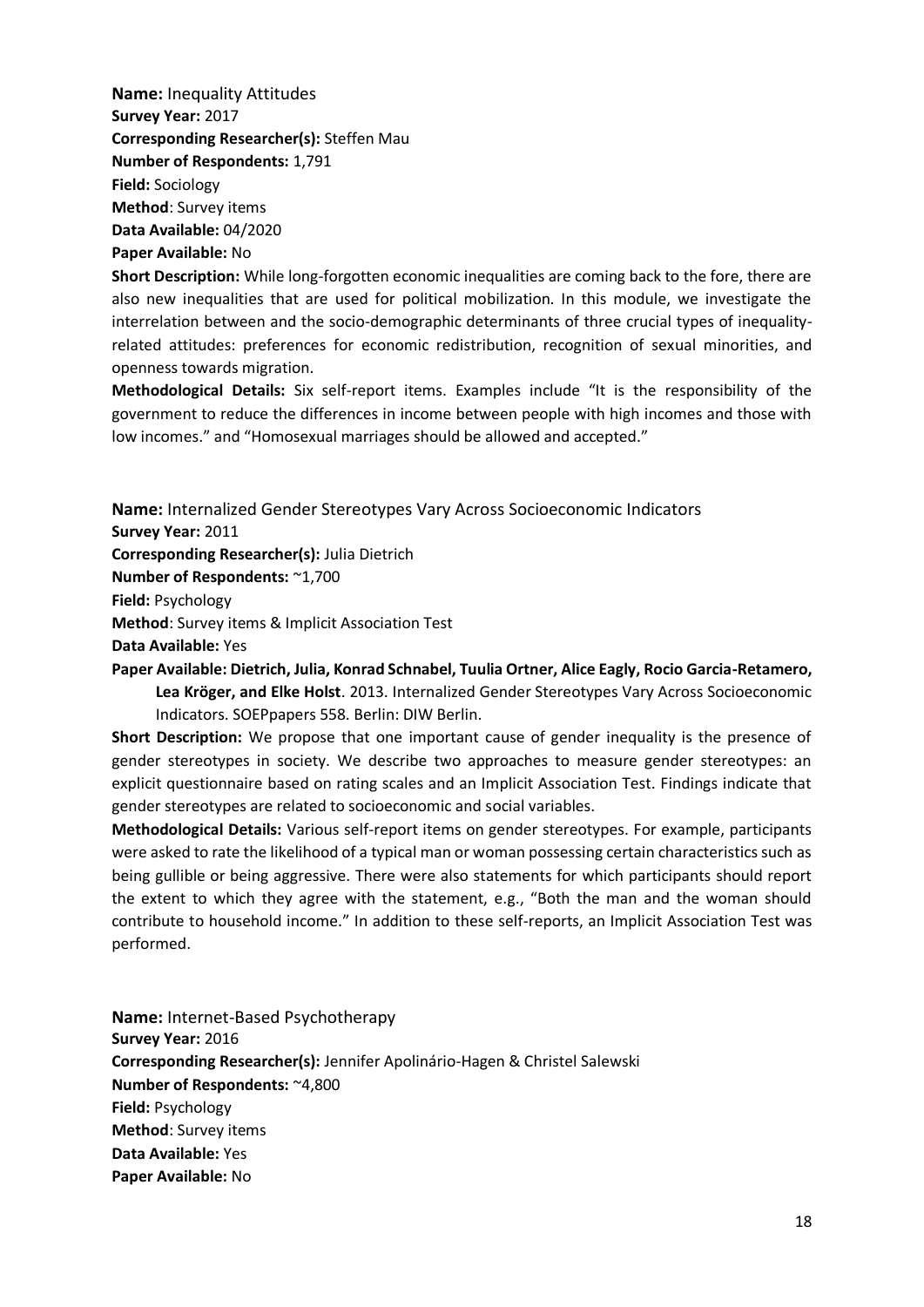**Short Description:** The utilization of new media technologies is a relatively novel phenomenon in mental healthcare, although numerous German citizens are familiar with using the Internet for health information purposes. This module aims to identify the awareness of Internet-based psychotherapy, experience with psychotherapy and online counseling, and use of online health information.

**Methodological Details:** Five self-report items. Examples include "Have you ever heard or read about psychological therapies via the internet?" and "Did you ever make use of psychosocial or psychological counseling online?"

**Name:** Job Preferences and Willingness to Accept Job Offers **Survey Year:** 2013 **Corresponding Researcher(s):** Katrin Auspurg & Thomas Hinz **Number of Respondents:** ~1,700 **Field:** Sociology **Method**: Experiment **Data Available:** Yes **Paper Available:** No

**Short Description:** The factorial survey module on job preferences and willingness to accept job offers provides multidimensional, experimental measurements of job preferences and demanded compensations for (un-)favorable working conditions. It enables deeper insights on the impact of gender, household structures, and job conditions on inequalities in the labor market.

**Methodological Details:** Five vignettes describing job offers in Germany were presented to participants. Several aspects of the vignettes varied, including the commuting distance, the length of the employment contract, long-term career prospects and childcare opportunities. For each vignette, respondents were asked how attractive the job offer seems to them, how likely it is that they would accept the offer and how likely it would be for them to move to the new location.

**Name:** Job Task Survey **Survey Year:** 2013 **Corresponding Researcher(s):** Dennis Görlich **Number of Respondents:** ~1,000 **Field:** Economics **Method**: Survey items **Data Available:** Yes **Paper Available:** No

**Short Description:** Job tasks carried out by individuals can differ significantly even within narrowly defined occupations. This module asks respondents about the job tasks they carry out at their workplace, hence allowing for a detailed look into occupations. Subsequent waves of this module would allow analyzing job changes due to idiosyncratic shocks.

**Methodological Details:** Participants were asked the following question: "How much time of your usual workday do the following tasks take up? Is it 'almost all the time', 'more than half the time', 'less than half the time', 'almost no time' or 'no time'?" Examples of tasks include "operating, controlling, setting up or maintaining machines, equipment or technical processes", "teaching, training or educating people" and "sorting, archiving, or marking things".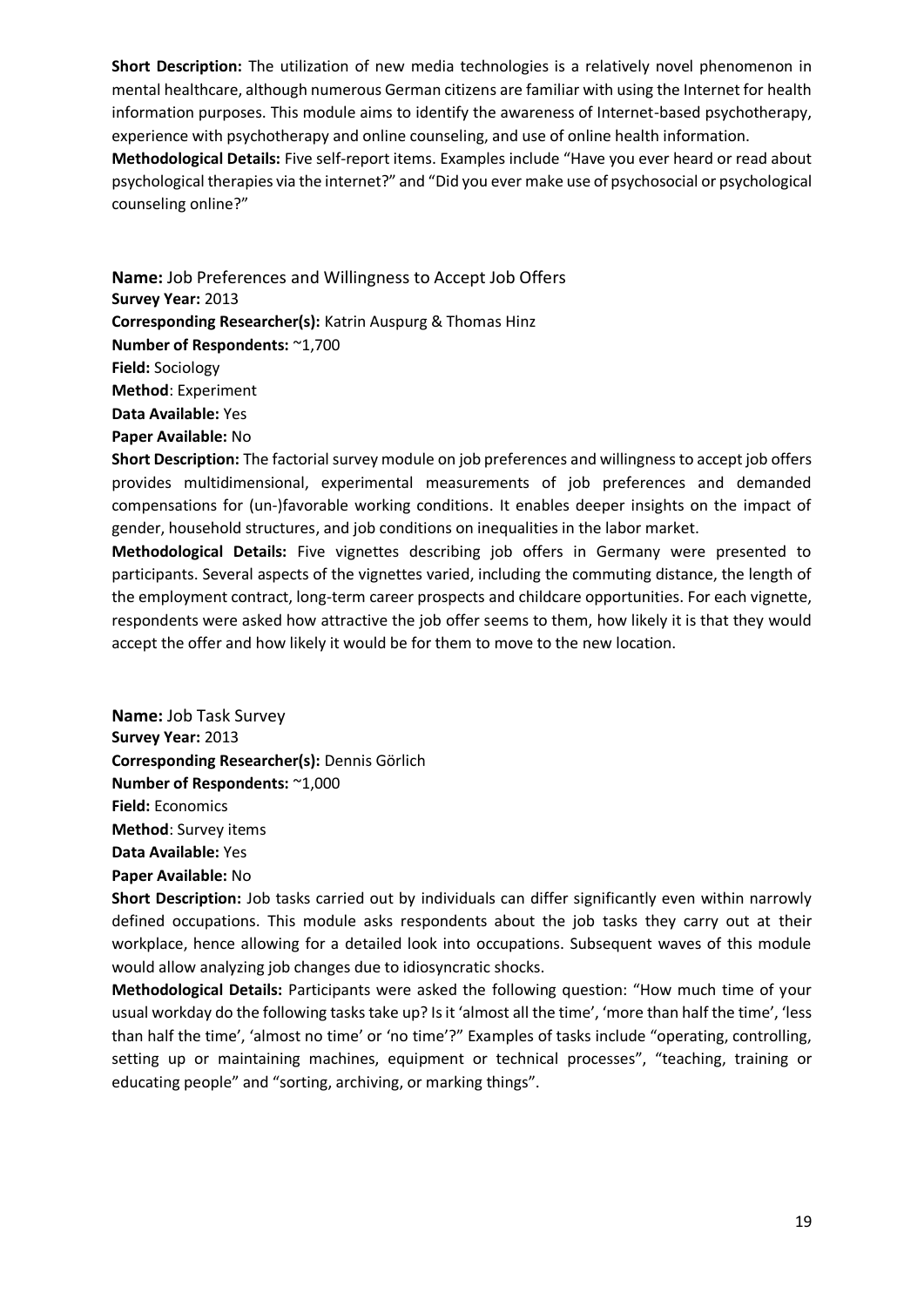**Name:** Just Sustainable Development Based on the Capability Approach (GeNECA) **Survey Year:** 2012

**Corresponding Researcher(s):** Ortrud Leßmann

**Number of Respondents:** ~1,100

**Field:** Economics

**Method**: Survey items

**Data Available:** Yes

**Papers Available: Leßmann, Ortrud, and Torsten Masson**. 2015. Sustainable consumption in capability perspective: Operationalization and empirical illustration. Journal of Behavioral and Experimental Economics 57 (August 2015), 64-72. [\(https://doi.org/10.1016/j.socec.2015.04.001\)](https://doi.org/10.1016/j.socec.2015.04.001); **Leßmann, Ortrud, and Torsten Masson**. 2017. Ökologisch nachhaltiger Konsum und ungleiche Teilhabe (21. Kapitel). In Forschungsverbund Sozioökonomische Berichterstattung (ed.), Berichterstattung zur sozioökonomischen Entwicklung in Deutschland. Exklusive Teilhabe – ungenutzte Chancen. Dritter Bericht. Bielefeld: W. Bertelsmann Verlag. [\(https://doi.org/10.3278/6004498w021\)](https://doi.org/10.3278/6004498w021). **Otto, Siegmar, Ulf Kröhne, and David Richter**. 2018. The dominance of introspective measures and what this implies: The example of environmental attitude. PLOS ONE 13 (2), e0192907. [\(https://doi.org/10.1371/journal.pone.0192907\)](https://doi.org/10.1371/journal.pone.0192907)

**Short Description:** The GeNECA data collected in 2012 covers a broad range of issues: quality of life, capabilities, expectations about the preservation of living conditions for next generations, attitudes towards justice and the environment, actors for sustainable development, regional currency and sustainable consumption with regard to car use and organic food.

**Methodological Details:** Various self-report items. Examples include questions such as "How important are the following life areas for you?" and "How high do you assess the chance of the following persons and institutions to make a contribution to protecting the environment?", as well as statements such as "Soon there will be more people on earth than it can actually take.", "In Germany, people have the same chances to thrive." and "Most people who are important to me take the public transport, go by bicycle or by foot instead of going by car."

**Name:** Justice Sensitivity

**Survey Year:** 2011, 2014 & 2017

**Corresponding Researcher(s):** Thomas Schlösser & Anna Baumert

**Number of Respondents:** ~2,400

**Field:** Sociology

**Method**: Survey items

**Data Available:** Yes

**Paper Available: Stavrova, Olga, Thomas Schlösser, and Anna Baumert**. 2014. Life Satisfaction and Job-Seeking Behavior of the Unemployed: The Effect of Individual Differences in Justice Sensitivity. Applied Psychology 63 (4), 643-670. [\(https://doi.org/10.1111/apps.12009](https://doi.org/10.1111/apps.12009) )

**Short Description:** Individuals differ systematically in how readily they erceive situations to be unjust and how strongly they react to subjective injustice – cognitively, emotionally, and behaviorally. Justice sensitivity from the perspectives of a victim, observer, beneficiary, and perpetrator can be measured reliably with two items per perspective.

**Methodological Details:** Eight self-report items. Examples include "It makes me angry when others are undeservingly better off than me." and "It bothers me when things come easily to me that others have to work hard for."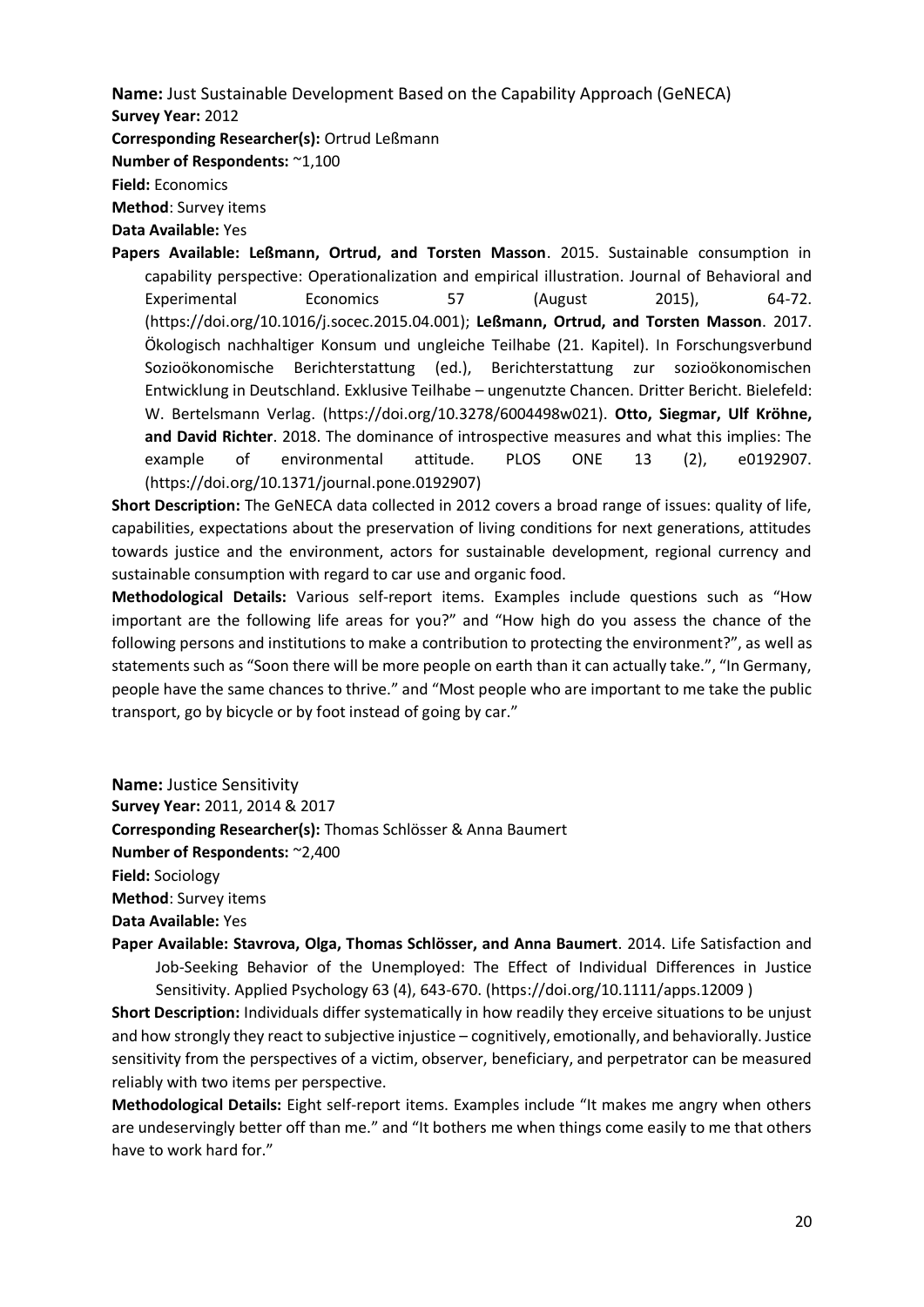**Name:** Language Skills, Income and Employment **Survey Year:** 2013 **Corresponding Researcher(s):** Bengt-Arne Wickström **Number of Respondents:** ~1,000 **Field:** Linguistics **Method**: Survey items

**Data Available:** Yes

**Paper Available: Gazzola, Michele, Sabrina Hahm, and Bengt-Arne Wickström**. 2018. Sind Fremdsprachenkenntnisse mit dem Einkommen und der Beschäftigung verbunden? Empirische Evidenz aus Deutschland und aus der Welt. In Cyril Robert Brosch, and Sabine Fiedler (eds.), [Jahrbuch der Gesellschaft für Interlinguistik 2018, 55-77.](http://www.interlinguistik-gil.de/wb/media/beihefte/JGI2018/JGI2018-gazzolahahmwickstroem.pdf) Leipzig: Leipziger Universitätsverlag.

**Short Description:** This SOEP-IS module is concerned with the investigation of the relationship between foreign language skills and labour market outcomes, in particular income and employment status. The dataset includes information not only on the languages known by respondents, but also their level of proficiency, and the factors that contributed to language acquisition.

**Methodological Details:** Various self-report items with response options for over 50 languages. Participants were asked which of these languages they would consider their first language(s) and which other language(s) they have learned in their life so far. Examples of follow-up questions include "Why did you start to learn this language?", "How confident are you with each of the following actions using this language?", and "In which of the following countries have you lived for at least six months?"

**Name:** Lottery Play: Expenditure, Frequency, and Explanatory Variables

**Survey Year:** 2014

**Corresponding Researcher(s):** Jens Beckert & Mark Lutter

**Number of Respondents:** ~5,900

**Field:** Sociology

**Method**: Survey items

**Data Available:** Yes

**Paper Available: Lutter, Mark, Daria Tisch, and Jens Beckert**. 2018. Social Explanations of Lottery Play: New Evidence Based on National Survey Data. Journal of Gambling Studies 34 (4), 1185–1203. [\(https://doi.org/10.1007/s10899-018-9748-0\)](https://doi.org/10.1007/s10899-018-9748-0)

**Short Description:** This SOEP-IS module measures lottery play (expenditure, frequency, individual vs. social play) plus three possible explanatory variables: A "daydreaming"-scale, measuring individual tendencies to indulge in fantasies about positive future states; an "alienation"-scale, measuring senselessness and dissatisfaction with daily (work) routines, and a "work-ethic"-scale, measuring attitudes toward work and effort.

**Methodological Details:** Twelve self-report items in total. Examples include "How much money did you spend on lottery tickets within the last month?", "I often dream how it would be like to win a large amount of money in the lottery." and "I think my daily job is much more interesting than those of others."

**Name:** Multilingualism, Language Attitudes and Their Socioeconomic Reflection **Survey Year:** 2017 **Corresponding Researcher(s):** Albrecht Plewnia & Astrid Adler **Number of Respondents:** ~1,500 **Field:** Linguistics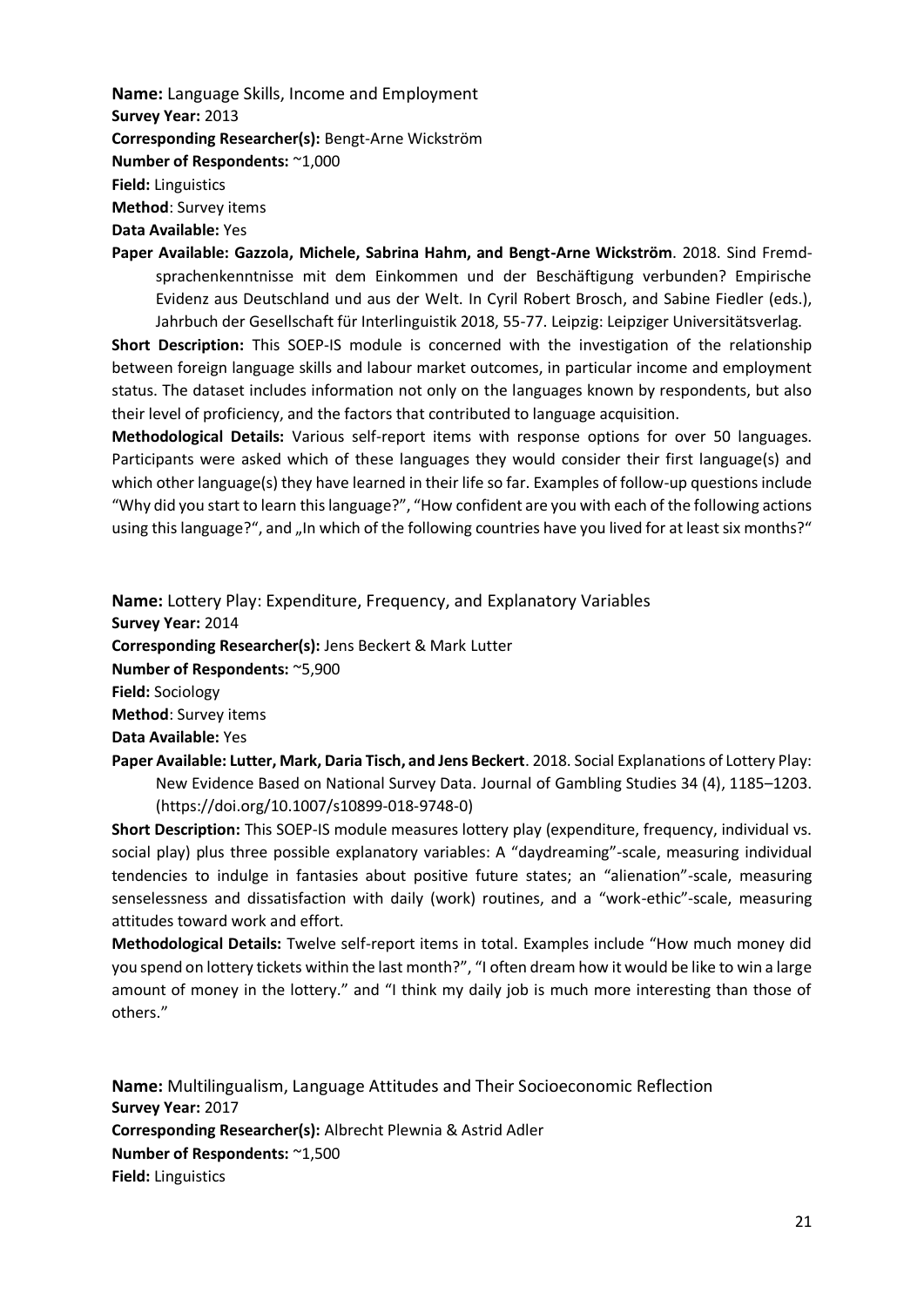#### **Method**: Survey items

#### **Data Available:** 04/2020

**Papers Available: Adler, Astrid, and Albrecht Plewnia**. 2019. [Die Macht der großen Zahlen. Aktuelle](https://ids-pub.bsz-bw.de/files/8511/Adler_Plewnia_Die_Macht_der_grossen_Zahlen_2019.pdf)  [Spracheinstellungen in Deutschland.](https://ids-pub.bsz-bw.de/files/8511/Adler_Plewnia_Die_Macht_der_grossen_Zahlen_2019.pdf) In Ludwig Eichinger, and Albrecht Plewnia (eds.), Neues vom heutigen Deutsch: Empirisch – methodisch – theoretisch (Jahrbuch des Instituts für Deutsche Sprache 2018), 141-162. Berlin, Boston: De Gruyter. [\(https://doi.org/10.1515/9783110622591-](https://doi.org/10.1515/9783110622591-008) [008\)](https://doi.org/10.1515/9783110622591-008); **Adler, Astrid**. 2019. Language discrimination in Germany: when evaluation influences objective counting. Journal of Language and Discrimination 3 (2), 232-253. [\(https://doi.org/10.1558/jld.39952\)](https://doi.org/10.1558/jld.39952); **Adler, Astrid**. 2019. Sprachstatistik in Deutschland. Deutsche Sprache (3), 197-219. [\(https://doi.org/10.37307/j.1868-775X.2019.03.02\)](https://doi.org/10.37307/j.1868-775X.2019.03.02)

**Short Description**: This module collects data on language profiles and language attitudes. First, it specifies the respondents' repertoire regarding languages (i.e. mother tongues, languages spoken at home, and other languages) and dialects (i.e. own dialect, regional accent, parents' dialect). Second, it gathers attitudes on languages and regional dialects.

**Methodological Details:** Data for this module was collected both during the regular SOEP-IS interviews as well as via an online survey. In the interview, participants were asked "How likeable is the following German dialect?", followed by 12 dialects (including the dialect of the participant). The interview included further questions on speaking dialects or other languages. Furthermore, participants were asked how connected they felt to Germany and to their country of birth. Finally, for each state of Germany, participants had to report whether they had ever lived there for at least 6 months. The online survey included the "Attitudes Towards Languages" scale (AtoL) as well as several questions measuring attitudes towards various language-related topics (e.g., gender-neutral language, language classes in school, change in the German language).

**Name:** Narcissistic Admiration and Rivalry Questionnaire (NARQ-S)

**Survey Year:** 2013 & 2015

**Corresponding Researcher(s):** Mitja D. Back

**Number of Respondents:** ~2,000

**Field:** Psychology

**Method**: Survey items

**Data Available:** Yes

**Papers Available: Leckelt, Marius, David Richter, Eunike Wetzel, and Mitja D. Back**. 2019. Longitudinal Associations of Narcissism with Interpersonal, Intrapersonal, and Institutional Outcomes: An Investigation Using a Representative Sample of the German Population. Collabra-Psychology 5 (1). [\(https://doi.org/10.1525/collabra.248\)](https://doi.org/10.1525/collabra.248); **Leckelt, Marius, Mitja D. Back, Joshua D. Foster, Roos Hutteman, Garrett Jaeger, Jessica McCain, Jean M. Twenge, and W. Keith Campbell**. 2016. Entering adulthood in a recession tempers later narcissism – But only in men. Journal of Research in Personality 60 (February 2016), 8-11. [\(https://doi.org/10.1016/j.jrp.2015.10.006\)](https://doi.org/10.1016/j.jrp.2015.10.006) (Pre-published 2016: [SOEPpapers 886.](https://www.diw.de/documents/publikationen/73/diw_01.c.550212.de/diw_sp0886.pdf) Berlin: DIW Berlin); **Leckelt, Marius, Eunike Wetzel, Tanja M. Gerlach, Robert A. Ackermann, Joshua D. Miller, William J. Chopik, Lars Penke, Katharina Geukes, Albrecht C. Küfner, Roos Hutteman, David Richter, Karl-Heinz Renner, Marc Allroggen, Courtney Brecheen, W. Keith Campbell, Igor Grossmann, and Mitja D. Back**. 2018. Validation of the Narcissistic Admiration and Rivalry Questionnaire Short Scale (NARQ-S) in Convenience and Representative Samples. Psychological Assessment 30 (1), 86-96. [\(https://doi.org/10.1037/pas0000433\)](https://doi.org/10.1037/pas0000433) (Pre-published 2016: [SOEPpapers 884.](https://www.diw.de/documents/publikationen/73/diw_01.c.550208.de/diw_sp0884.pdf) Berlin: DIW Berlin).

**Short Description:** Our SOEP-IS module is concerned with the investigation of narcissism, its development and interpersonal, intrapersonal, and institutional consequences. Including a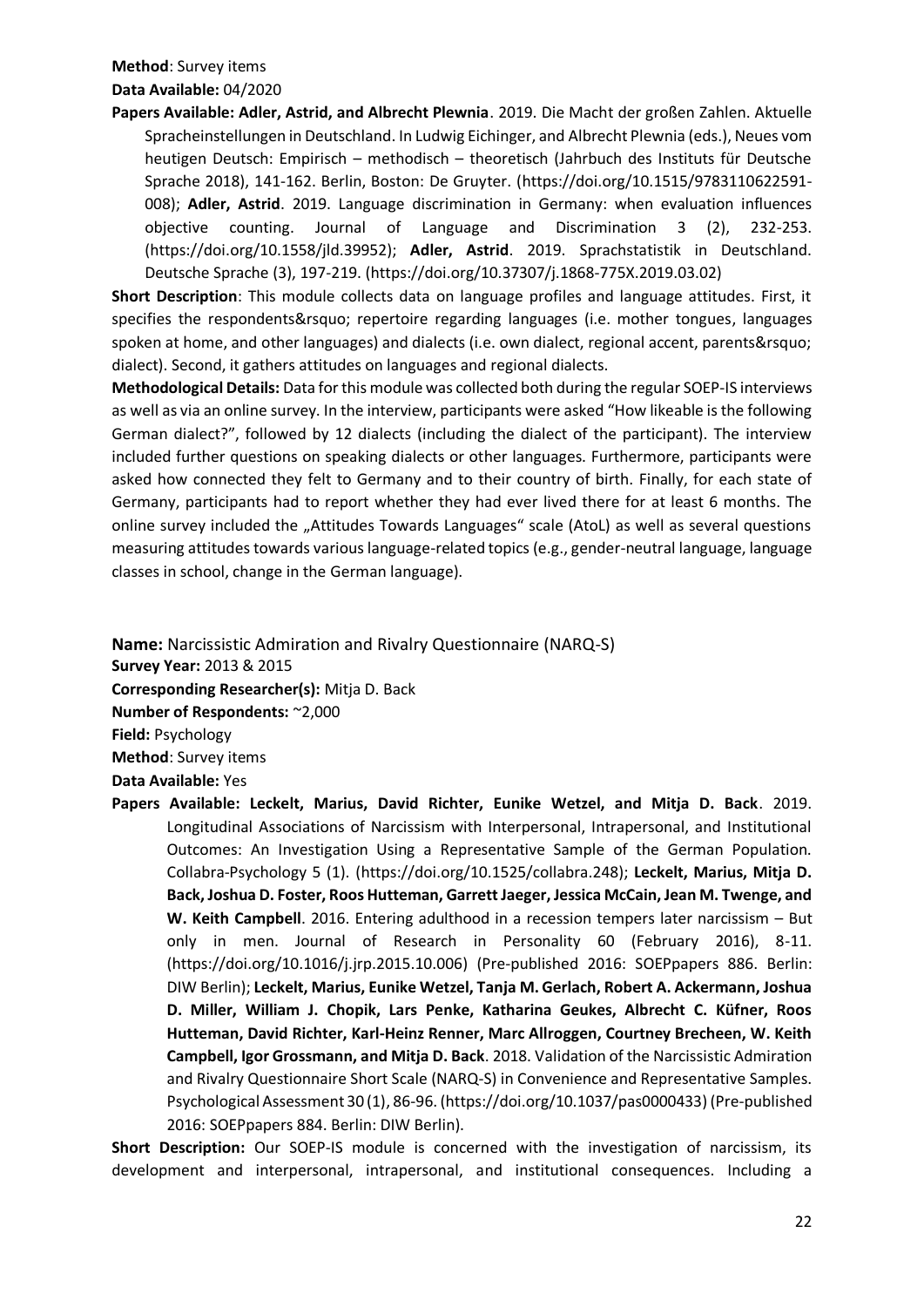theoretically sound, reliable, and efficient measure of narcissism (NARQ-S) enables researchers to investigate a variety of focal research questions with wide-ranging implications on individual, social, and societal levels.

**Methodological Details:** Six self-report items, e.g., "I manage to be the center of attention with my outstanding contributions." and "I deserve to be seen as a great personality."

**Name:** Ostracism Module **Survey Year:** 2015 **Corresponding Researcher(s):** Selma Rudert **Number of Respondents:** ~2,800 **Field:** Psychology **Method**: Survey items **Data Available:** Yes

**Papers Available: Rudert, Selma C., Matthias D. Keller, Andrew H. Hales, Mirella Walker, and Rainer Greifeneder**. 2020. Who gets ostracized? A personality perspective on risk and protective factors of ostracism. Journal of Personality and Social Psychology 118 (6), 1247-1268. [\(https://doi.org/10.1037/pspp000027\)](https://doi.org/10.1037/pspp000027); **Rudert, Selma C., Stefan Janke, and Rainer Greifeneder**. 2020. The experience of ostracism over the adult life span. Developmental Psychology (online first). [\(https://doi.org/10.1037/dev0001096\)](https://doi.org/10.1037/dev0001096)

**Short Description:** Ostracism, to be excluded and ignored by others, is a threatening and painful experience for individuals. The Ostracism model assesses how often people felt ignored or excluded within the previous two months.

**Methodological Details:** Participants were asked the question "How often did you have the following experiences within the last two months?" concerning four experiences: being ignored by others, being excluded from conversations by others, being treated as if they were not there by others, and not being invited for activities by others.

**Name:** Pension Claims **Survey Year:** 2011 **Corresponding Researcher(s):** Markus Grabka **Number of Respondents:** ~1,700 **Field:** Economics **Method**: Survey items **Data Available:** Yes **Paper Available:** No **Short Description:** New survey items on pension claims were tested. **Methodological Details:** Four self-report items on entitlements to a pension and occupational pension benefits.

**Name:** Perceived Discrimination **Survey Year:** 2016 **Corresponding Researcher(s):** Rainer Stocker **Number of Respondents:** ~2,500 **Field:** Sociology **Method**: Survey items **Data Available:** Yes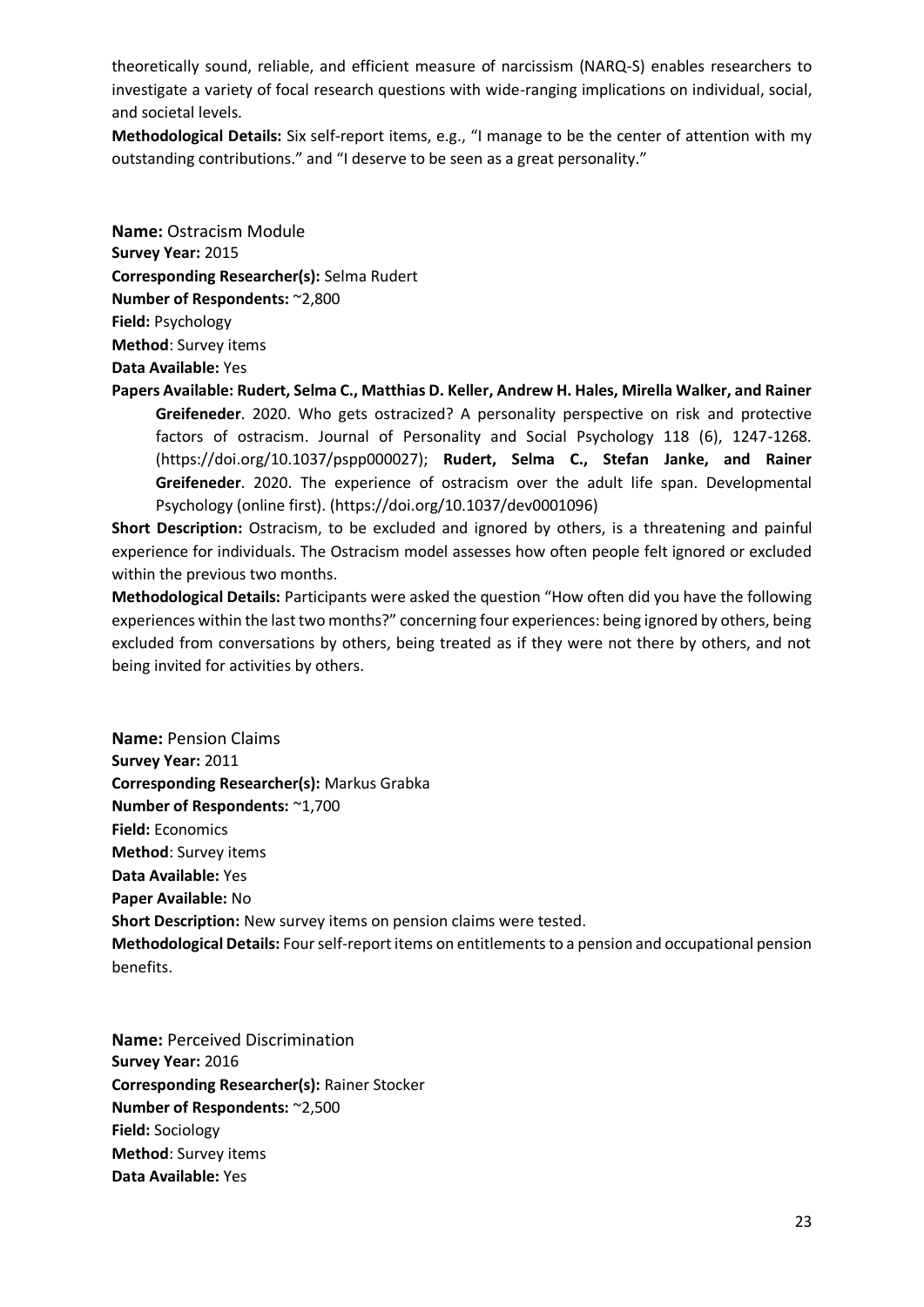**Papers Available: Antidiskriminierungsstelle des Bundes (Hrsg.)**. 2019. Gleiche Rechte, gleiche Chancen - [Jahresbericht 2018 der Antidiskriminierungsstelle des Bundes.](https://www.antidiskriminierungsstelle.de/SharedDocs/Downloads/DE/publikationen/Jahresberichte/2018.pdf?__blob=publicationFile&v=8) Berlin: Antidiskriminierungsstelle des Bundes. **Antidiskriminierungsstelle des Bundes (Hrsg.)**. 2018. [Erhebung von subjektiven Diskriminierungserfahrungen: Erste Ergebnisse von Testfragen in der](https://www.antidiskriminierungsstelle.de/SharedDocs/Downloads/DE/publikationen/Expertisen/Erhebung_von_subjektiven_DiskrErfahrungen_SOEP_IS.pdf?__blob=publicationFile&v=8)  [SOEP Innovations-Stichprobe 2016.](https://www.antidiskriminierungsstelle.de/SharedDocs/Downloads/DE/publikationen/Expertisen/Erhebung_von_subjektiven_DiskrErfahrungen_SOEP_IS.pdf?__blob=publicationFile&v=8) Berlin: Antidiskriminierungsstelle des Bundes.

**Short Description:** The module measures perceived discrimination on different grounds and in various areas of life. The data allow for investigating how discrimination is related to demographic and socioeconomic variables as well as indicators such as health or life satisfaction. Subsequent waves would also enable to test if changes in the respondents' lives affect self-reports of discrimination.

**Methodological Details:** Participants were asked whether they had been the target of discrimination in Germany within the past 24 months and if so, what kind of discrimination it was (11 options were given for the kind of discrimination, e.g., "because of my sexual orientation"). Furthermore, they were asked how frequently they experienced discrimination within the past 24 months in certain social settings, for example, "in professional life, e.g., while job hunting" and "in health and care related areas such as hospitals".

**Name:** Perception of Inequality **Survey Year:** 2018 **Corresponding Researcher(s):** Judith Niehues **Number of Respondents:** 3,200 **Field:** Economics **Method**: Experiment **Data Available:** 04/2021

**Paper Available:** No

**Short Description:** The module provides experimental survey data on perceived income and wealth shares in Germany. By randomly asking people two slightly different questions, the project can provide new insights into why some items are more likely to result in an overestimation of inequality, whereas other items are more likely to imply an underestimation.

**Experimental Details:** In the randomly drawn split sample A, the questions on perceived inequality focused on the share of the richest quintile of the population, whereas questions in the split sample B focused on the share of the richest ten percent. Each group received five questions in total.

**Name:** Personal and Economic Relations **Survey Year:** 2016 **Corresponding Researcher(s):** Sabine Hommelhoff **Number of Respondents:** ~4,800 **Field:** Psychology **Method**: Survey items **Data Available:** Yes **Paper Available:** No

**Short Description:** This module is concerned with the coincidence of personal and economic ties. On the one hand, there are questions on prenuptial agreements (i.e., situations in which economic thoughts infringe on a personal relationship). On the other hand, the module includes items on workplace romance (i.e., situations in which the private sphere finds its way into the workplace).

**Methodological Details:** 11 self-report items, e.g., "Do you have a marriage contract with your spouse?" and "How often do people talk about sexual issues or make jokes about it at your current workplace?"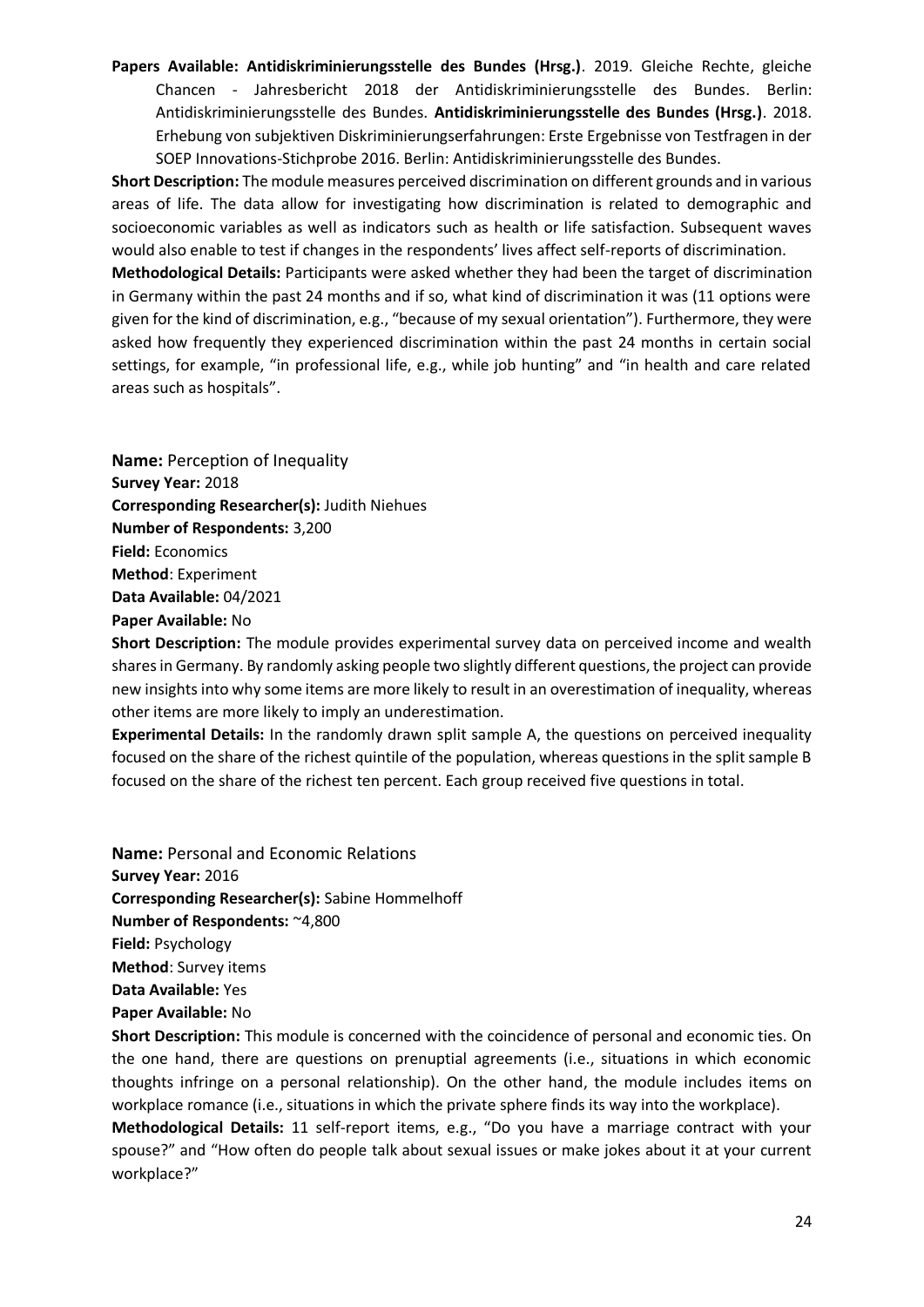**Name:** Physical Attractiveness **Survey Year:** 2016 **Corresponding Researcher(s):** Reinhard Schunck **Number of Respondents:** ~2,800 **Field:** Sociology **Method**: Interviewer rating **Data Available:** Yes **Paper Available:** No **Short Description:** The respondents' physical attractiveness is rated by the interviewer on a sevenpoint scale.

**Name:** Preference for Leisure **Survey Year:** 2015 **Corresponding Researcher(s):** Marion Collewet **Number of Respondents:** ~2,600 **Field:** Economics **Method**: Survey items **Data Available:** Yes **Paper Available:** [Unpublished Manuscript \(Dropbox\)](https://www.dropbox.com/s/xjp0r09dc3clv6i/Collewet%20-%20Income-leisure%20preferences.pdf?dl=0)

**Short Description:** The module aims at deriving measures of labour supply preferences at the individual level from hypothetical questions. Four questions ask respondents what change in earnings would compensate them for a change in their weekly working time. One question measures how their labour supply would change after a shock to their non-earned income.

**Name:** Prenatal Testosterone Exposure (2D:4D) and Economic Preferences

**Survey Year:** 2018

**Corresponding Researcher(s):** Levent Neyse

**Number of Respondents:** ≈4,000

**Field:** Economics, Psychology, Biology

**Method**: Somatic measurement & Survey

**Data Available:** 2021 April

**Paper Available: Neyse, Levent, Magnus Johannesson, and Anna Dreber**. 2020. 2D:4D Does Not Predict Economic Preferences : Evidence from a Large, Representative Sample. [SOEPpapers](http://www.diw.de/documents/publikationen/73/diw_01.c.791001.de/diw_sp1086.pdf)  [1086.](http://www.diw.de/documents/publikationen/73/diw_01.c.791001.de/diw_sp1086.pdf) Berlin: DIW Berlin; **Fossen, Frank M., Levent Neyse, Magnus Johannesson, and Anna Dreber**. 2020. 2D:4D and Self-Employment Using SOEP Data: A Replication Study. [SOEPpapers](http://www.diw.de/documents/publikationen/73/diw_01.c.790949.de/diw_sp1085.pdf)  [1085.](http://www.diw.de/documents/publikationen/73/diw_01.c.790949.de/diw_sp1085.pdf) Berlin: DIW Berlin.

**Short Description:** Second-to-fourth digit ratio (2D:4D) of human hands, a putative marker of prenatal testosterone exposure, has been argued to be one potential explanation for heterogeneity in economic preferences. In a pre-registered study based on a much larger sample than in previous studies, we test if 2D:4D is associated with economic preferences (risk taking, altruism, negative reciprocity, positive reciprocity and trust).

**Methodological Details:** Hand measurements were done with digital calipers. For economic preferences elicitation, a part of the global preferences module of Falk et al. (2018) was used. These eight items are experimentally validated.

**Risk:** "How do you rate yourself personally? In general, are you someone who is ready to take risks or do you try to avoid risks?"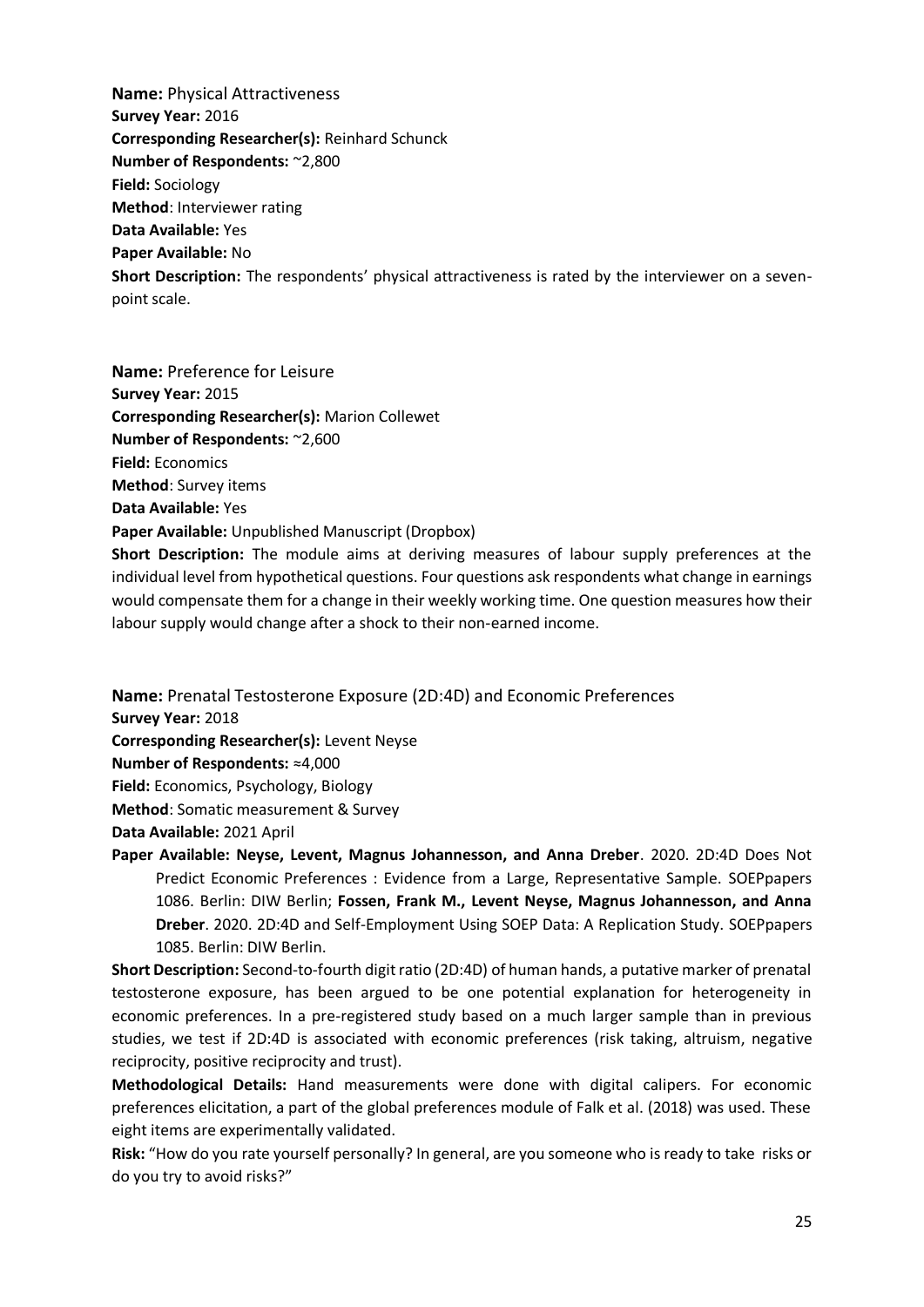#### **Altruism:**

- i. "Imagine the following situation: Today you unexpectedly received 1,000 Euro. How much of this amount would you donate to a good cause? [0,1000]"
- ii. "How willing are you to give to good causes without expecting anything in return? (scale from 0-10)"

**Positive Reciprocity:** "When someone does me a favor I am willing to return it." (scale from 0-10) **Negative Reciprocity:**

- i. If I am treated very unjustly, I will take revenge at the first occasion, even if there is a cost to do so. (scale from 0-10)
- ii. How willing are you to punish someone who treats you unfairly, even if there may be costs for you? (scale from 0-10)
- iii. How willing are you to punish someone who treats others unfairly, even if there may be costs for you? (scale from 0-10)

**Interpersonal Trust:** People are basically honest (scale from 0-10)

**Name:** Private or Public Health Care: Evaluation, Attitudes, and Social Solidarity

**Survey Year:** 2015 & 2017

**Corresponding Researcher(s):** Ellen Immergut

**Number of Respondents:** ~3,000

**Field:** Sociology

**Method**: Survey items

**Data Available:** Yes

**Paper Available: Burlacu, Diana, Ellen M. Immergut, Maria Oskarson, and Björn Rönnerstrand**. 2018. The politics of credit claiming: Rights and recognition in health policy feedback. Social Policy & Administration 52 (4), 880-894. [\(https://doi.org/10.1111/spol.12403\)](https://doi.org/10.1111/spol.12403)

**Short Description:** The overall objective is to examine whether the public/private divide in health insurance as well as changes in the boundary between public and private health care explain variations in the individual evaluation of, satisfaction with, and normative attitudes towards the health care system; and also to investigate to what extent these attitudes and evaluations spillover into attitudes about social solidarity.

**Methodological Details:** 12 self-report items, e.g., "How satisfied are you with the availability of general practitioners in Germany?" and "How satisfied are you with the amount of your contributions for statutory or private health insurance?"

**Name:** Regional Identification **Survey Year:** 2013 **Corresponding Researcher(s):** Franz J. Neyer & Julia Zimmermann **Number of Respondents:** 3,300 **Field:** Psychology **Method**: Survey items **Data Available:** Yes **Paper Available:** No

**Short Description:** The globalization of life has turned mobility into an essential feature of everyday life. This implies that individuals must engage with questions regarding their geographical placement, which in turn means that regional identification may be relevant for individuals in the 21st century (cf. Zimmermann et al. , submitted for publication; Schubach, Zimmermann, Noack, & Neyer, in press). It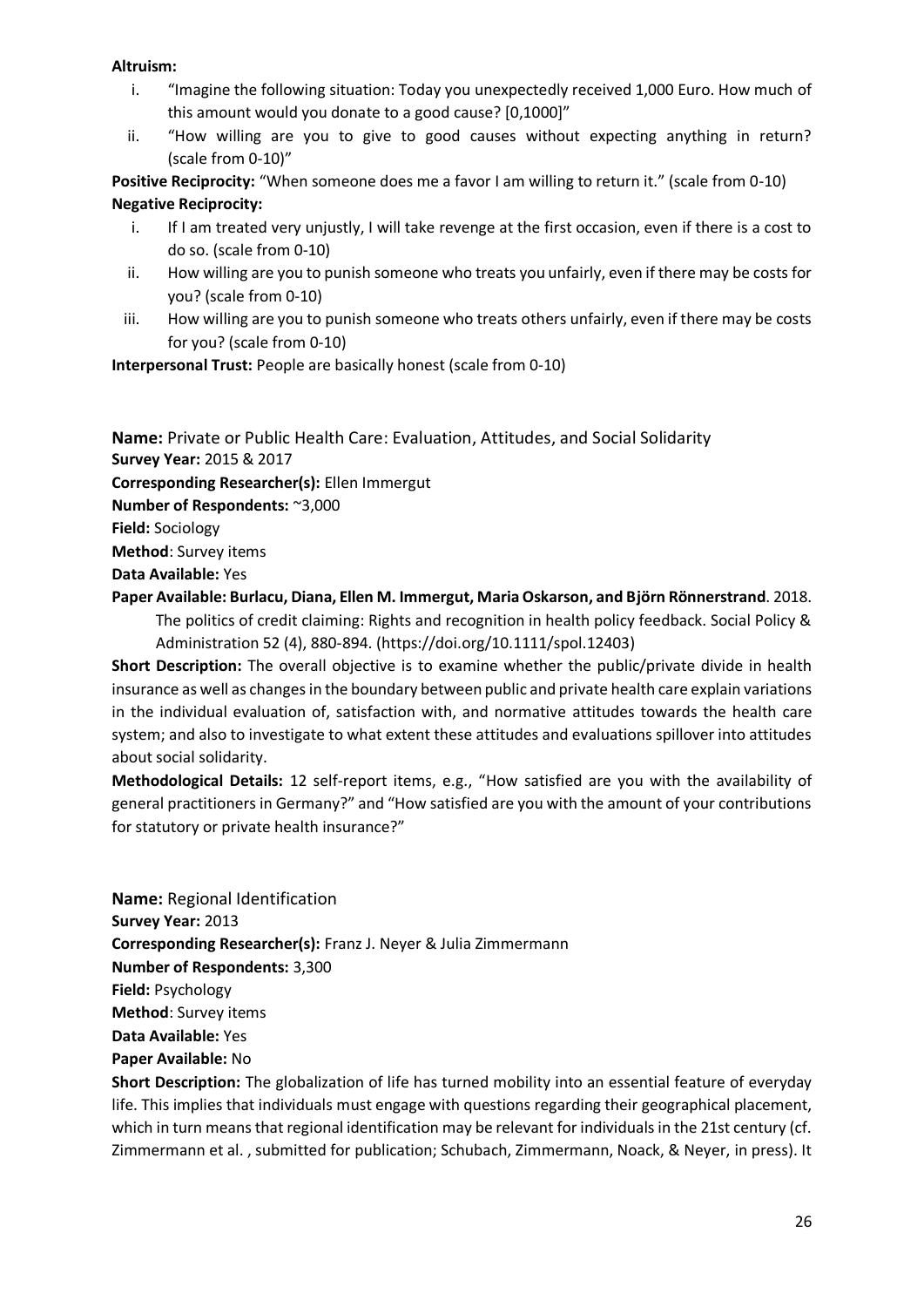was therefore measured with one single item with the established SOEP item on regional identification.

**Name:** Representations of Scientific Information **Survey Year:** 2016 & 2017 **Corresponding Researcher(s):** Miriam Brandt **Number of Respondents:** ~2,800 **Field:** Communication research **Method**: Experiment

**Data Available:** Yes

**Paper Available:** No

**Short Description:** This module investigates how different forms of presenting factual information influence people's knowledge about, risk perception of an attitudes towards foxes. The results will be valuable for designing effective knowledge transfer tools, since attitudes and risk perception in the general public are crucial determinants for the success of conservation measures.

**Methodological Details:** First, participants were asked questions concerning their knowledge about, their risk perception of and their attitudes towards foxes in Germany. Then, participants were divided into eight treatment groups which differed in the type of leaflet the participants were given: 1) short fact sheet, 2) short fact sheet with photos, 3) short fact sheet with graphs, 4) short fact sheet with graphs and photos, 5) a full article, 6) a full article with photos, 7) a full article with graphs, and 8) a full article with graphs and photos. One year after treatment, participants were asked the same questions again, as well as additional control questions (e.g., whether they deliberately engaged with the topic apart from the treatment leaflet).

**Name:** Resilient Behavior in the Workplace **Survey Year:** 2016 **Corresponding Researcher(s):** Roman Soucek **Number of Respondents:** ~1,400 **Field:** Psychology **Method**: Survey items **Data Available:** Yes

**Paper Available:** No

**Short Description:** A comprehensive view on resilience should describe behavioral strategies that help dealing with demanding situations. Based on this rationale, resilient behavior differentiates among several facets of behavioral strategies to cope with adverse situations in the workplace, namely emotional coping, positive reframing, comprehensive planning, and focused action.

**Methodological Details:** Eight self-report items, e.g., "When I face difficult tasks at work, I keep an eye on my objective and don't lose my way."

**Name:** Self-Control: Measurement, Predictors, Consequences and Policy Implications **Survey Year:** 2017 **Corresponding Researcher(s):** Deborah Cobb-Clark & Hannah Schildberg-Hörisch **Number of Respondents:** ~2,000 **Field:** Economics **Method**: Survey items **Data Available:** 04/2020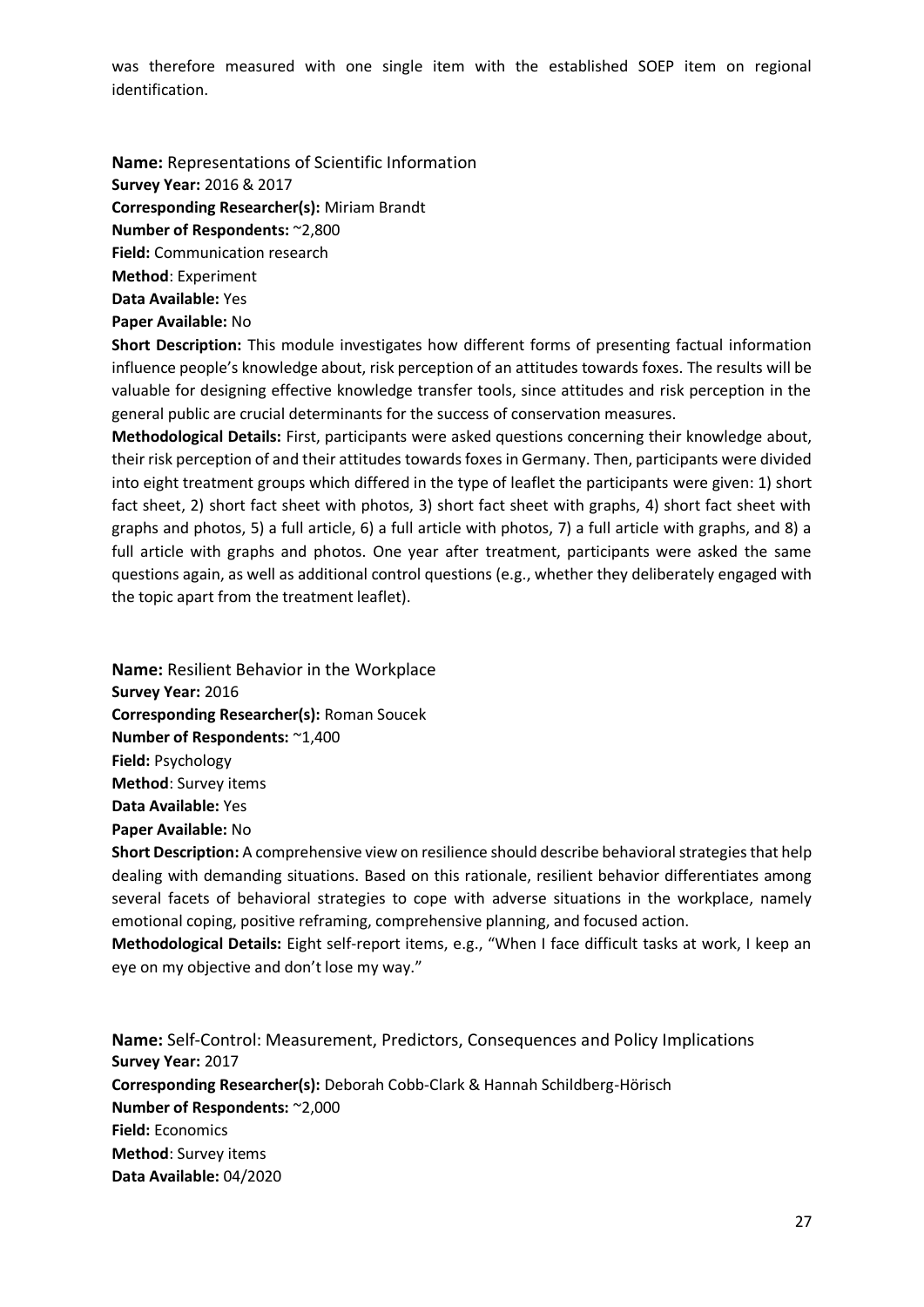**Paper Available: Cobb-Clark, Deborah A., Sarah Dahmann, Daniel A. Kamhöfer, and Hannah Schildberg-Hörisch**. 2019. Self-Control: Determinants, Life Outcomes and Intergenerational Implications. [SOEPpapers 1047.](http://www.diw.de/documents/publikationen/73/diw_01.c.672708.de/diw_sp1047.pdf) Berlin: DIW Berlin. (Also published in 2019: IZA DP No. 12488. Bonn: Institute of Labor Economics; and DICE Discussion Paper, No. 319. Düsseldorf: Düsseldorf Institute for Competition Economics (DICE)).

**Short Description:** Self-control is fundamental to understanding human behavior. Self-control is critical in allowing people to override their immediate impulses and achieve their long-term goals. The data allows to study (i) the determinants of adult self-control; (ii) the role of self-control in predicting key life outcomes in multiple domains, and (iii) the intergenerational implications of parental selfcontrol for child development.

**Methodological Details:** The brief Tangney Self-Control Scale was employed. It uses a 5-point Likert scale ranging from 1 (not at all) to 5 (very much) and uses the introductory sentence: "Using the scale provided, please indicate how much each of the following statements reflects how you typically are.", followed by 13 items. Examples include "I am good at resisting temptation." and "I have a hard time breaking bad habits." Furthermore, participants were asked about their current body weight as well as the weight they consider ideal for themselves at the time of the next survey and the weight they predict to have at the time of the next survey.

**Name:** Self-Evaluation and Overconfidence in Different Life Domains

**Survey Year:** 2014

**Corresponding Researcher(s):** Nicolas Ziebarth

**Number of Respondents:** ~1,500

**Field:** Economics

**Method**: Survey items

**Data Available:** Yes

**Papers Available: Arni, Patrick, Davide Dragone, Lorenz Götte, and Nicolas R. Ziebarth**. 2020. Biased Health Perceptions and Risky Health Behaviors: Theory and Evidence. IZA DP No. 13308. Bonn: Institute of Labor Economics (IZA); **Friehe, Tim, and Markus Pannenberg**. 2019. Overconfidence over the lifespan: Evidence from Germany. Journal of Economic Psychology 74 (October 2019), 102207. [\(https://doi.org/10.1016/j.joep.2019.102207\)](https://doi.org/10.1016/j.joep.2019.102207); **Friehe, Tim, and Markus Pannenberg**. 2021. Time Preferences and Overconfident Beliefs: Evidence from Germany. Journal of Behavioral and Experimental Economics 92, 101651. (https://doi.org/10.1016/j.socec.2020.101651)

**Short Description:** We measure overconfidence in various domains of life and over several waves. These measures, in combination with the rich panel structure in the SOEP, allow us to examine the prevalence of overconfidence in different domains and how overconfidence responds to life events. We also investigate how overconfidence affects labor-market outcomes.

**Name:** Self-Insight Motive Scale **Survey Year:** 2018 **Corresponding Researcher(s):** Michael Dufner & Stefan Schmukle **Number of Respondents:** 1,600 **Field:** Psychology **Method**: Survey items **Data Available:** 04/2021 **Paper Available:** No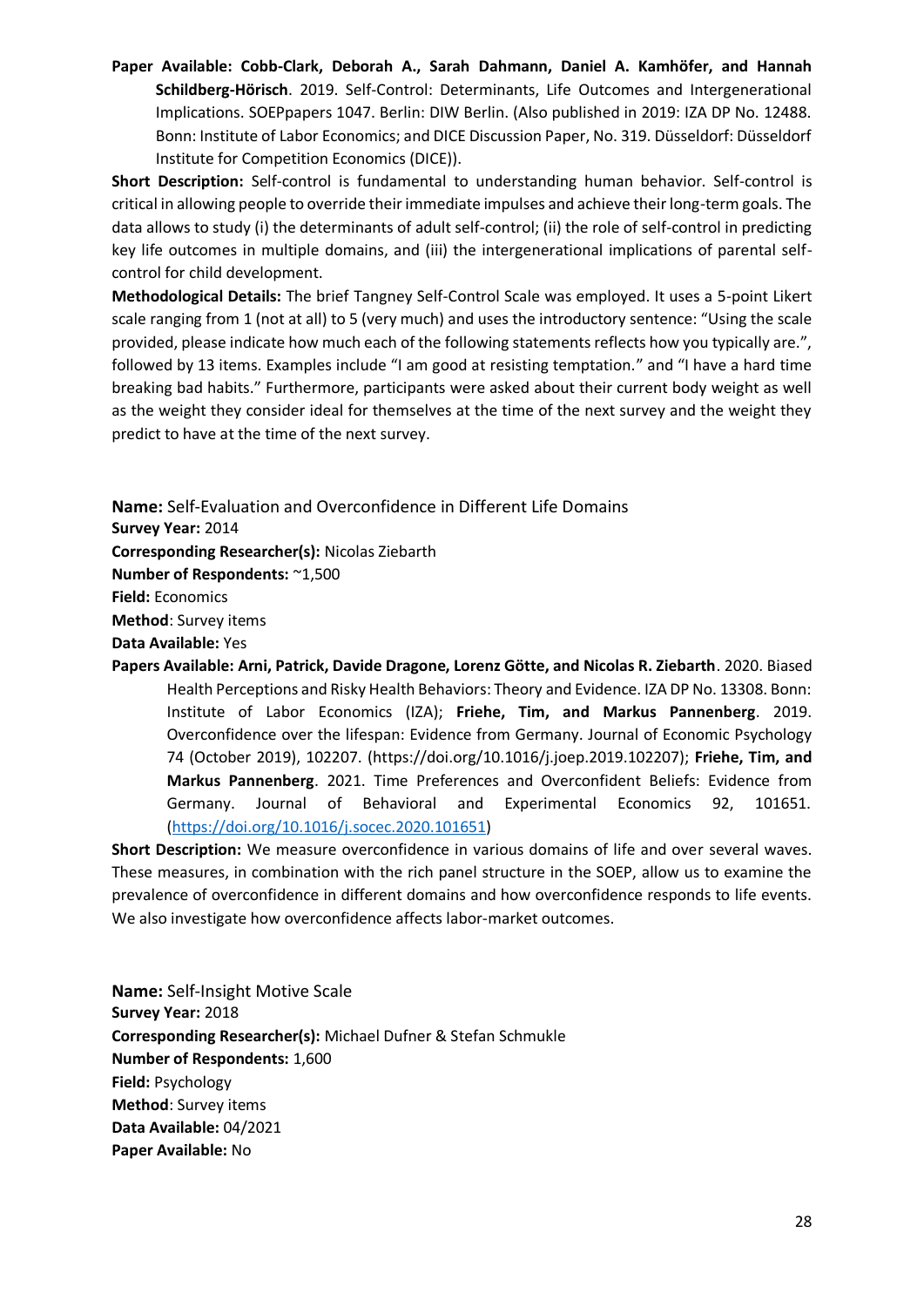**Short Description:** The self-insight motive describes the dispositional tendency to strive for accurate self-knowledge. We added a short scale for the assessment of the self-insight motive, the self-insight motive scale, to the SOEP-IS. The scale can be used to investigate the nomological net, developmental antecedents and cogntive-behavioral consequences of the self-insight motive.

**Methodological Details:** The scale assesses cognitions, emotions, and behaviors that are indicative of a striving for accurate self-knowledge with regard to one's own personality and abilities. It consists of five self-report items (e.g., "I want to know exactly what my strengths and weaknesses are.").

**Name:** Self-Regulated Personality Development **Survey Year:** 2015 **Corresponding Researcher(s):** Jule Specht & Marie Hennecke **Number of Respondents:** ~5,100 **Field:** Psychology **Method**: Survey items **Data Available:** Yes

**Paper Available:** No

**Short Description:** We are interested in identifying why and through which processes personality is changing throughout adulthood by analyzing whether individuals actively change their own personality traits. Specifically, we measure (a) the subjective desirability of personality change, (b) the subjective feasibility of personality change, and (c) actual personality change.

**Methodological Details:** Three self-report items, e.g., "Everyone is a certain type of person and you cannot do much about changing it."

**Name:** Separating Systematic Measurement Error Components Using MTMM in

Longitudinal Studies

**Survey Year:** 2014, 2015, & 2016

**Corresponding Researcher(s):** Alexandru Cernat & Daniel Oberski

**Number of Respondents:** ~5,300

**Field:** Statistics

**Method**: Experiment

**Data Available:** Yes

**Paper Available:** No

**Short Description:** In this project we develop a new research design that enables us to measure and disentangle multiple types of error: method, social desirability, acquiescence (tendency to select first category) and random error. Furthermore, we investigate how these errors change in time and how they compare cross-culturally.

**Methodological Details:** The design can be described as an extended split-ballot multitraitmultimethod (MTMM) design. Participants were randomized to 56 different groups who received different self-report items on the topic of immigration. The following experimental factors were manipulated: number of scale points (2 point or 11 point scale), socially desirable direction (positively or negatively formulated item on immigration), and acquiescence direction (agree-disagree or disagree-agree scale). This yielded  $2 \times 2 \times 2 = 8$  possible item wordings (treatments) for each of the items. Although there are 8 treatments, structural equation models depend only on the pairwise covariances of the variables, so that only combinations of pairs of wordings are required. For each pair of questions, the first format was presented early in the questionnaire, and the second format at the end of the questionnaire, with at least 20 minutes of other questions in-between. There were 28 possible pairs of question formats. The order of presentation within pairs was randomized, resulting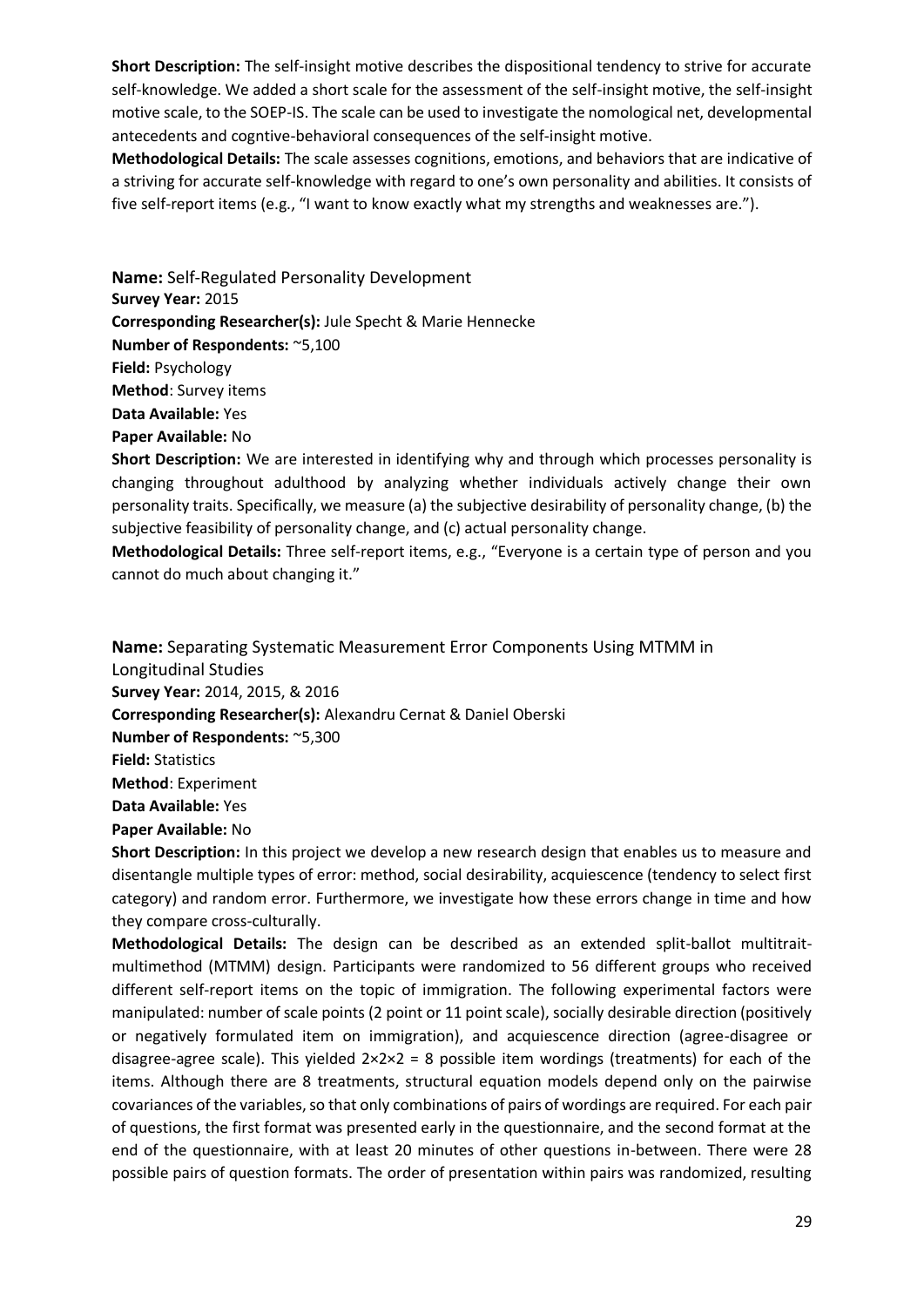in 56 groups. However, the two orderings of each pair can be combined, so that each covariance between observed variables can be calculated from *n*/28 (instead of *n*/56) observations.

**Name:** Sickness Presenteeism **Survey Year:** 2015 **Corresponding Researcher(s):** Heiko Breitsohl **Number of Respondents:** ~5,100 **Field:** Psychology **Method**: Survey items **Data Available:** Yes **Paper Available:** No

**Short Description:** The counterpart of sickness absence is known as presenteeism, defined as going to work despite illness. Presenteeism is an emerging research topic and research is still needed to investigate the antecedents and consequences of presenteeism. Moreover, in future we can observe the long-term consequences of presenteeism on health and contribute to the existing research.

**Methodological Details:** One self-report item, namely "How many days have you gone to work in 2014, although you have been ill or did not feel well?"

**Name:** Sleep Characteristics **Survey Year:** 2013 **Corresponding Researcher(s):** Andreas Stang & Melanie Zinkhan **Number of Respondents:** ~1,400 **Field:** Psychology **Method**: Survey items **Data Available:** Yes

**Paper Available:** No

**Short Description:** Sleep is a fundamental behavior that can affect most domains of life and can also in turn be affected by a multitude of variables. In this module, participants were asked several questions measuring the participants' sleep characteristics. This data, including information on sleep quality and sleep-related behaviors, can be used to investigate associations between sleep and other constructs measured in SOEP, such as life satisfaction, health or socio-economic factors.

**Methodological Details:** 50 self-report items concerning sleep (duration, quality, related behavior). Examples include "How long did it usually take for you to fall asleep during the last four weeks (in minutes)?", "I consume alcohol, tobacco or caffeine in the last 4 hours before or after I go to bed.", "How often did you have problems to stay awake while, e.g., driving a car, at lunch or social occasions during the last four weeks?" and "How often do you take an after-lunch sleep normally?"

**Name:** Smartphone Usage **Survey Year:** 2015 **Corresponding Researcher(s):** Cornelia Wrzus **Number of Respondents:** ~5,100 **Field:** Psychology **Method**: Survey items **Data Available:** Yes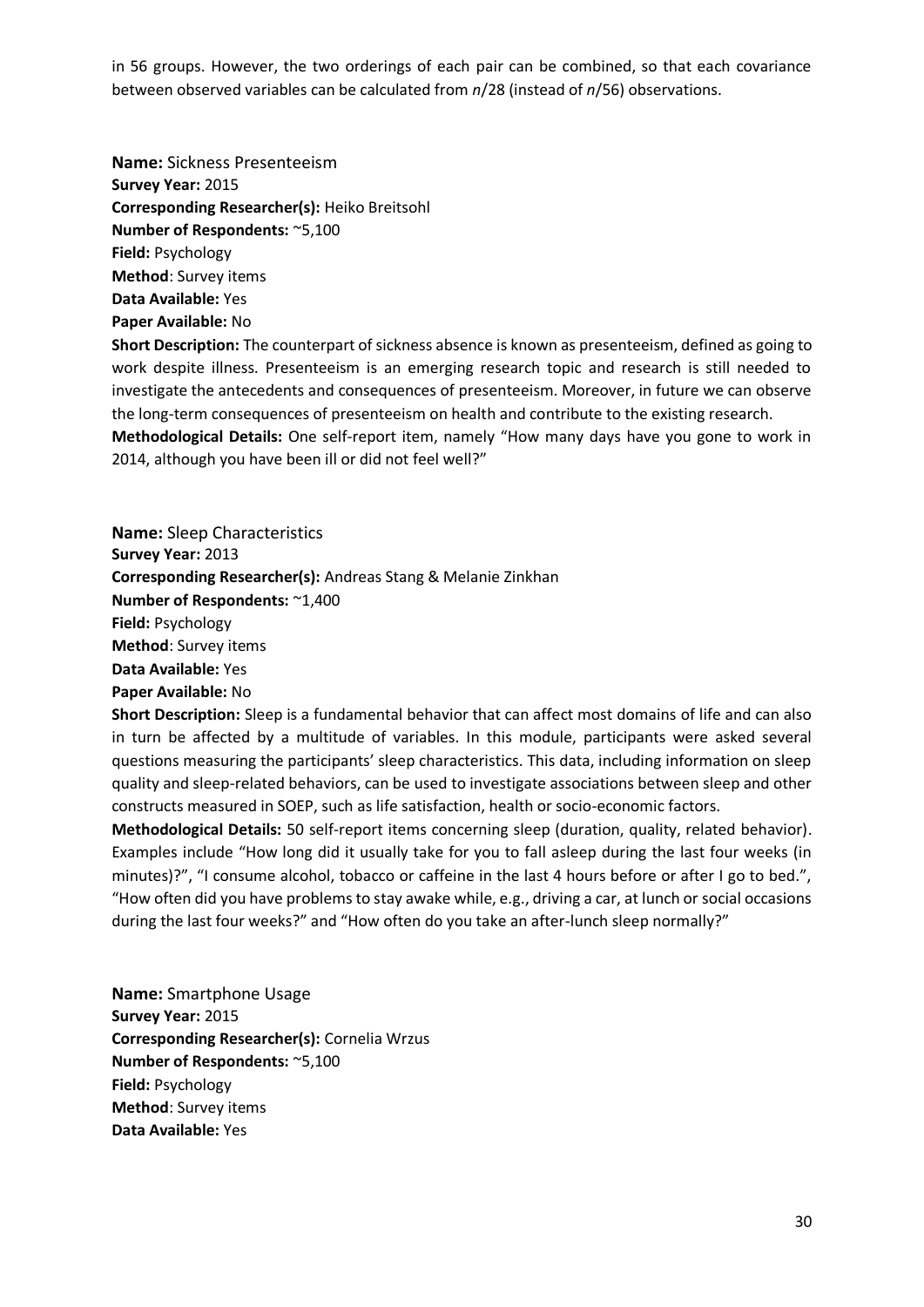**Paper Available: Sawert, Tim, and Julia Tuppat**. 2020. Social Inequality in the Digital Transformation: Risks and Potentials of Mobile Health Technologies for Social Inequalities in Health[. SOEPpapers](http://www.diw.de/documents/publikationen/73/diw_01.c.788774.de/diw_sp1079.pdf)  [1079.](http://www.diw.de/documents/publikationen/73/diw_01.c.788774.de/diw_sp1079.pdf) Berlin: DIW Berlin.

**Short Description:** Smartphone distribution continuously increases over the last years and today's mobile phones and smartphones offer a plethora of functions. However, little is known about who uses these functions and what are the beneficial or perhaps detrimental consequences for social relationships, health, and occupational success

**Methodological Details:** Participants were asked whether they used a mobile phone. If they did, they were asked the question "How often do you use the following functions of your mobile phone?" concerning 14 functions. Examples of the functions include calls, text messages, games, and navigation. Furthermore, participants were asked which operating system was installed on their mobile phone.

**Name:** Socio-economic Effects of Physical Activity **Survey Year:** 2013, 2015, & 2017 **Corresponding Researcher(s):** Michael Lechner & Tim Pawlowski **Number of Respondents:** ~3,500 **Field:** Economics **Method**: Survey items **Data Available:** Yes

**Papers Available: Pawlowski, Tim, Carina Steckenleiter, Tim Wallrafen, and Michael Lechner**. 2019. Individual Labor Market Effects of Local Public Expenditures on Sports. SOEPpapers 1040. Berlin: DIW Berlin; **Schüttoff, Ute, and Tim Pawlowski**. 2018. Seasonal variation in sports participation. Journal of Sports Sciences 36 (4), 469-475. (https://doi.org/10.1080/02640414.2017.1316864)

**Short Description:** To overcome the lack of reliable measures of physical activity, this SOEP-IS module consists of thoroughly developed questions on the kind of physical activity, the frequency and intensity, as well as, the organizational format a sport is practiced and the possible persistence of activity patterns over the span of life.

**Methodological Details:** Participants were asked about the frequency of physical activity during the past seven days and during the different seasons ("How many days a week have you been active for at least one hour per day in the following seasons?"). They were also asked about their two most frequently practiced sports (with nine additional self-report items for each sport), their reasons for doing sports (e.g., "to stay fit or to improve my fitness and health"), and their childhood experiences with sports.

**Name:** Status Confidence and Anxiety **Survey Year:** 2016 **Corresponding Researcher(s):** Jan Delhey **Number of Respondents:** ~3,600 **Field:** Sociology **Method**: Survey items **Data Available:** Yes

**Paper Available: Schneickert, Christian, Jan Delhey, and Leonie C. Steckermeier**. 2019. Eine Krise der sozialen Anerkennung? Ergebnisse einer Bevölkerungsbefragung zu Alltagserfahrungen der Wert- und Geringschätzung in Deutschland. Kölner Zeitschrift für Soziologie und Sozialpsychologie (KZfSS) 71 (4), 593-622. [\(https://doi.org/10.1007/s11577-019-00640-8](https://doi.org/10.1007/s11577-019-00640-8)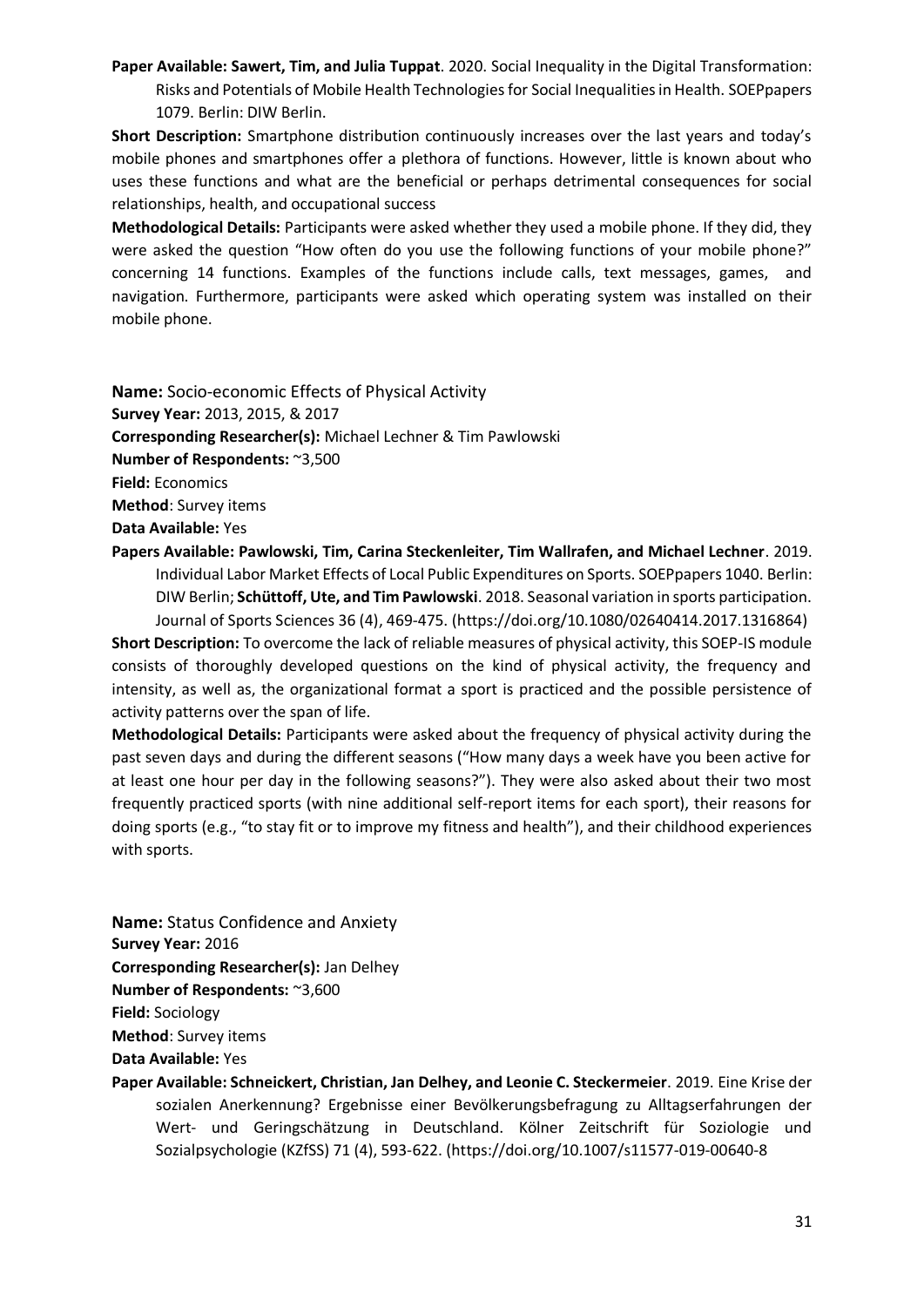**Short Description:** The module aims at surveying people's status confidence and status anxiety, and the everyday life experiences of appreciation (respect) and degradation (disrespect) which give rise to these feelings of confidence and anxiety. A second objective is to analyze both determinants and consequences of status confidence/status anxiety.

**Methodological Details:** Participants were presented with four statements, namely "Sometimes I feel that what I do is not valued by other people.", "Sometimes I feel like others look down on me.", "Sometimes I experience that other people appreciate what I do." and "Sometimes others make me feel successful." These statements were rated on a scale from 1 ("Does not apply at all") to 7 ("Fully applies"). If a participant reported a value of 3 or higher on one of these scales, three additional questions were asked about the corresponding experience, specifying the situations and individuals involved in these experiences (e.g., "family members" or "boss, supervisor") as well as possible causes of the experiences.

**Name:** Subjective Social Status **Survey Year:** 2016 **Corresponding Researcher(s):** Philipp Süssenbach **Number of Respondents:** ~2,200 **Field:** Psychology **Method**: Survey items **Data Available:** Yes

**Papers Available: Neubert, Marie, Philipp Süssenbach, Winfried Rief, and Frank Euteneuer**. 2019. Unemployment and mental health in the German population: the role of subjective social status. Psychology Research and Behavior Management 12, 557-564. [\(https://doi.org/10.2147/prbm.s207971\)](https://doi.org/10.2147/prbm.s207971)

**Short Description.** Subjective social status refers to the individuals' sense of their place in the social ladder. Research suggests that subjective social status may be a more comprehensive measure of one's social position than objective social status (i.e. income, education, occupation), possibly by enabling a cognitive averaging of a broader range of status-related information.

**Methodological Details:** Subjective social status was measured using German versions of the MacArthur Scales. Participants were shown a 10-rung ladder and were instructed to imagine that the ladder showed where people are situated in their social environment. The top of the ladder indicated the highest social importance to their social environment, the bottom indicated the lowest importance. Participants were then asked to place themselves on the ladder: "Please select the rung of the ladder where you find yourself currently in comparison to other people in your social environment." The same question was asked again regarding not only participants' social environment but all of Germany: "Please select the rung of the ladder where you find yourself currently in comparison to other people in Germany."

**Name:** Temporal Self-Continuity **Survey Year:** 2017 **Corresponding Researcher(s):** Corinna E. Löckenhoff & Denis Gerstorf **Number of Respondents:** ~1,800 **Field:** Psychology **Method**: Survey items **Data Available:** 04/2020 **Paper Available:** No